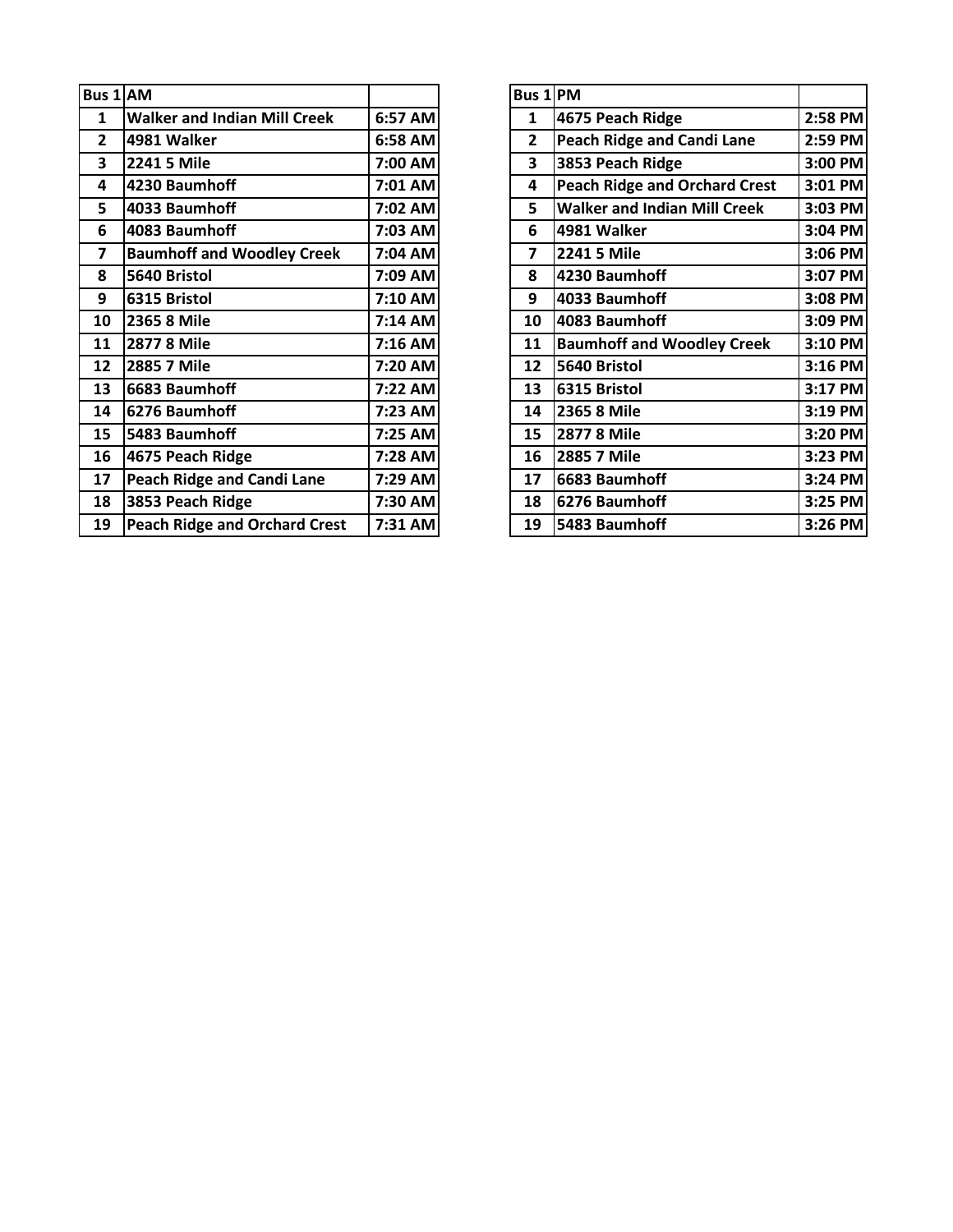| Bus <sub>2</sub> | <b>AM</b>                         |         | Bus <sub>2</sub>                                          | <b>PM</b>  |
|------------------|-----------------------------------|---------|-----------------------------------------------------------|------------|
| 1                | 1142 4 Mile                       |         | 1                                                         | 301        |
| $\overline{2}$   | 990 Old Orchard Dr                |         | $\overline{2}$                                            | 284        |
| 3                | 955 Coventry                      |         | 3                                                         | 274        |
| 4                | <b>Weatherford &amp; Tamarack</b> | 7:19 AM | 4                                                         | <b>259</b> |
| 5                | Kingsbury Lane & Kingsbury        |         | 5                                                         | 114        |
| 6                | 2597 4 Mile                       | 7:27 AM | 6                                                         | 990        |
| 7                | 2740 4 Mile                       | 7:28 AM | 7                                                         | 955        |
| 8                | 2848 4 Mile                       | 7:29 AM | 8                                                         | We         |
| 9                | 3011 4 Mile                       |         | 9                                                         | Kin        |
|                  |                                   |         | $7:10$ AM<br>$7:11$ AM<br>$7:16$ AM<br>7:21 AM<br>7:30 AM |            |

| s <sub>2</sub> | <b>AM</b>                         |           | Bus <sub>2</sub> | <b>IPM</b>                        |         |
|----------------|-----------------------------------|-----------|------------------|-----------------------------------|---------|
| $\mathbf{1}$   | 1142 4 Mile                       | 7:10 AM   | 1                | 3011 4 Mile                       | 2:53 PM |
| $\overline{2}$ | 990 Old Orchard Dr                | $7:11$ AM | $\overline{2}$   | 2848 4 Mile                       | 2:54 PM |
| 3              | 955 Coventry                      | $7:16$ AM | 3                | 2740 4 Mile                       | 2:55 PM |
| 4              | <b>Weatherford &amp; Tamarack</b> | $7:19$ AM | 4                | 2597 4 Mile                       | 2:56 PM |
| 5              | Kingsbury Lane & Kingsbury        | $7:21$ AM | 5                | 1142 4 Mile                       | 3:01 PM |
| 6              | 2597 4 Mile                       | 7:27 AM   | 6                | 990 Old Orchard Dr                | 3:03 PM |
| $\overline{ }$ | 2740 4 Mile                       | 7:28 AM   |                  | 955 Coventry                      | 3:08 PM |
| 8              | 2848 4 Mile                       | 7:29 AM   | 8                | <b>Weatherford &amp; Tamarack</b> | 3:11 PM |
| 9              | 3011 4 Mile                       | 7:30 AM   | 9                | Kingsbury Lane & Kingsbury        | 3:13 PM |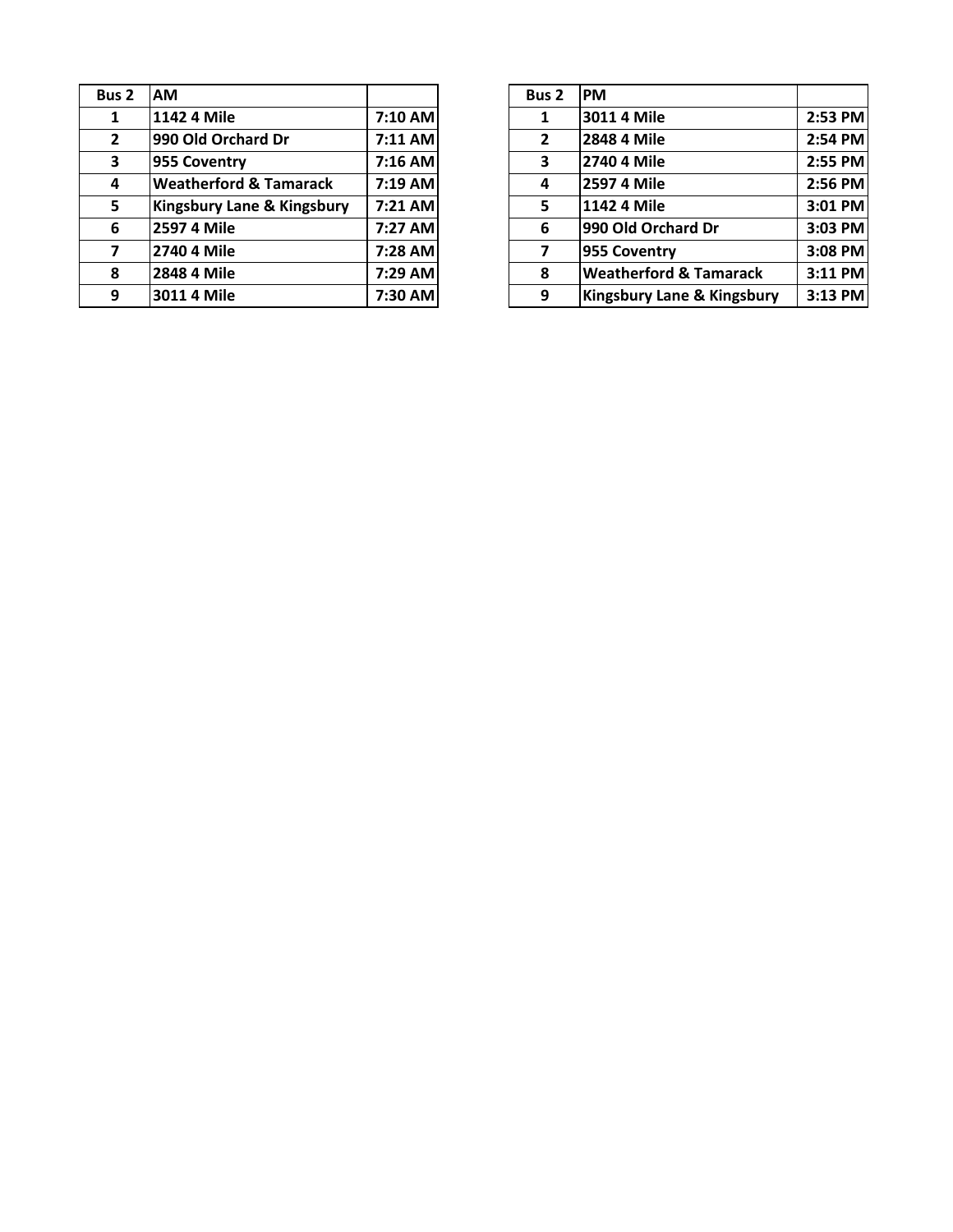| Bus 3         | АM                            |           | Bus 3 | <b>PM</b> |
|---------------|-------------------------------|-----------|-------|-----------|
| 1             | 2133 Wilson                   | 7:04 AM   | 1     | 213       |
| $\mathfrak z$ | <b>Wilson &amp; Richmond</b>  | 7:05 AM   | 2     | Wil       |
| 3             | 4501 Apple Blossom            | 7:08 AM   | 3     | 450       |
| 4             | <b>Wilson &amp; Cedar Run</b> | $7:15$ AM | 4     | Wil       |
|               | 990 Wilson                    | 7:18 AM   |       | 990       |

| ıs 3                    | <b>IAM</b>                    |           | Bus 3 | <b>IPM</b>                    |           |
|-------------------------|-------------------------------|-----------|-------|-------------------------------|-----------|
| 1                       | 2133 Wilson                   | 7:04 AM   |       | 2133 Wilson                   | 3:00 PM   |
| $\overline{\mathbf{c}}$ | <b>Wilson &amp; Richmond</b>  | 7:05 AM   |       | <b>Wilson &amp; Richmond</b>  | 3:01 PM   |
| 3                       | 4501 Apple Blossom            | 7:08 AM   | 3     | 4501 Apple Blossom            | $3:05$ PM |
| 4                       | <b>Wilson &amp; Cedar Run</b> | $7:15$ AM | 4     | <b>Wilson &amp; Cedar Run</b> | $3:12$ PM |
| 5                       | 990 Wilson                    | $7:18$ AM |       | 990 Wilson                    | $3:16$ PM |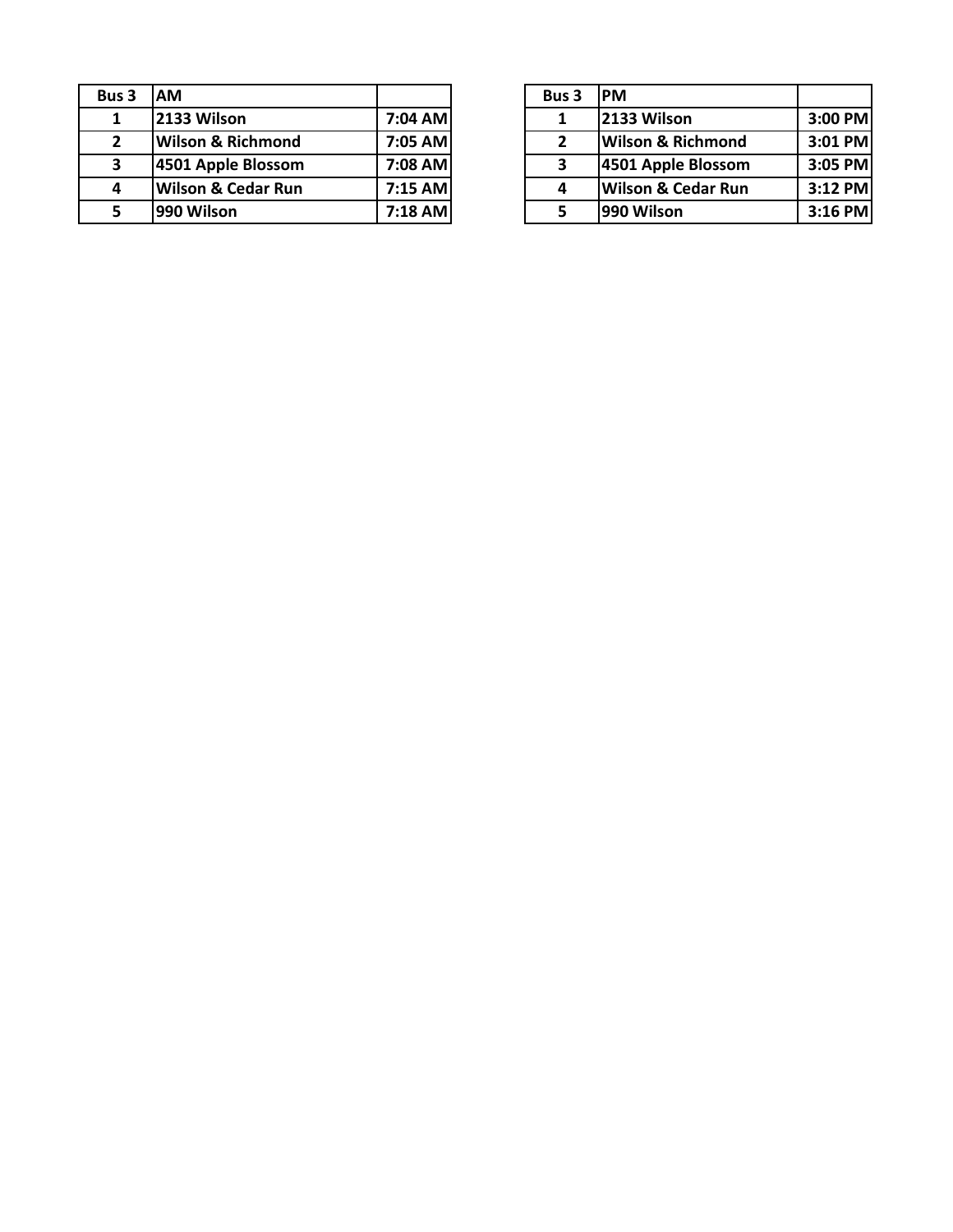| Bus 4          | АM                                  |         | Bus 4          | PM          |
|----------------|-------------------------------------|---------|----------------|-------------|
| 1              | <b>Bristol &amp; Brisol Ridge</b>   | 7:15 AM | 1              | <b>Bris</b> |
| $\overline{2}$ | <b>Bristol &amp; Bryanwood</b>      | 7:16 AM | $\overline{2}$ | <b>Bris</b> |
| 3              | <b>Bristol &amp; Sandra</b>         | 7:17 AM | 3              | <b>Bris</b> |
| 4              | <b>Harding &amp; Cloverly</b>       | 7:19 AM | 4              | Har         |
| 5              | 2328 Glen Valley                    | 7:20 AM | 5              | 232         |
| 6              | <b>Elderwoor &amp; Elderwood Ct</b> | 7:21 AM | 6              | Eld         |
| 7              | <b>Vinecroft &amp; Montclair</b>    | 7:24 AM | 7              | Vin         |
| 8              | 1730 Harding                        | 7:25 AM | 8              | 173         |
| 9              | <b>Montclair &amp; Waldorf</b>      | 7:26 AM | 9              | Mo          |
| 10             | <b>Waldorf &amp; Walkerwoods</b>    | 7:27 AM | 10             | Wa          |

| us 4                    | <b>AM</b>                         |           | Bus 4          | <b>PM</b>                           |         |
|-------------------------|-----------------------------------|-----------|----------------|-------------------------------------|---------|
| $\mathbf{1}$            | <b>Bristol &amp; Brisol Ridge</b> | $7:15$ AM | 1              | <b>Bristol &amp; Brisol Ridge</b>   | 2:57 PM |
| $2^{\circ}$             | <b>Bristol &amp; Bryanwood</b>    | $7:16$ AM | $\overline{2}$ | <b>Bristol &amp; Bryanwood</b>      | 2:59 PM |
| $\overline{\mathbf{3}}$ | <b>Bristol &amp; Sandra</b>       | 7:17 AM   | 3              | <b>Bristol &amp; Sandra</b>         | 3:00 PM |
| $\overline{4}$          | <b>Harding &amp; Cloverly</b>     | 7:19 AM   | 4              | <b>Harding &amp; Cloverly</b>       | 3:03 PM |
| 5 <sup>1</sup>          | 2328 Glen Valley                  | 7:20 AM   | 5              | 2328 Glen Valley                    | 3:04 PM |
| 6                       | Elderwoor & Elderwood Ct          | $7:21$ AM | 6              | <b>Elderwoor &amp; Elderwood Ct</b> | 3:06 PM |
| $\overline{7}$          | <b>Vinecroft &amp; Montclair</b>  | 7:24 AM   |                | <b>Vinecroft &amp; Montclair</b>    | 3:09 PM |
| 8                       | 1730 Harding                      | 7:25 AM   | 8              | 1730 Harding                        | 3:10 PM |
| 9                       | Montclair & Waldorf               | 7:26 AM   | 9              | <b>Montclair &amp; Waldorf</b>      | 3:12 PM |
| 10                      | <b>Waldorf &amp; Walkerwoods</b>  | 7:27 AM   | 10             | <b>Waldorf &amp; Walkerwoods</b>    | 3:13 PM |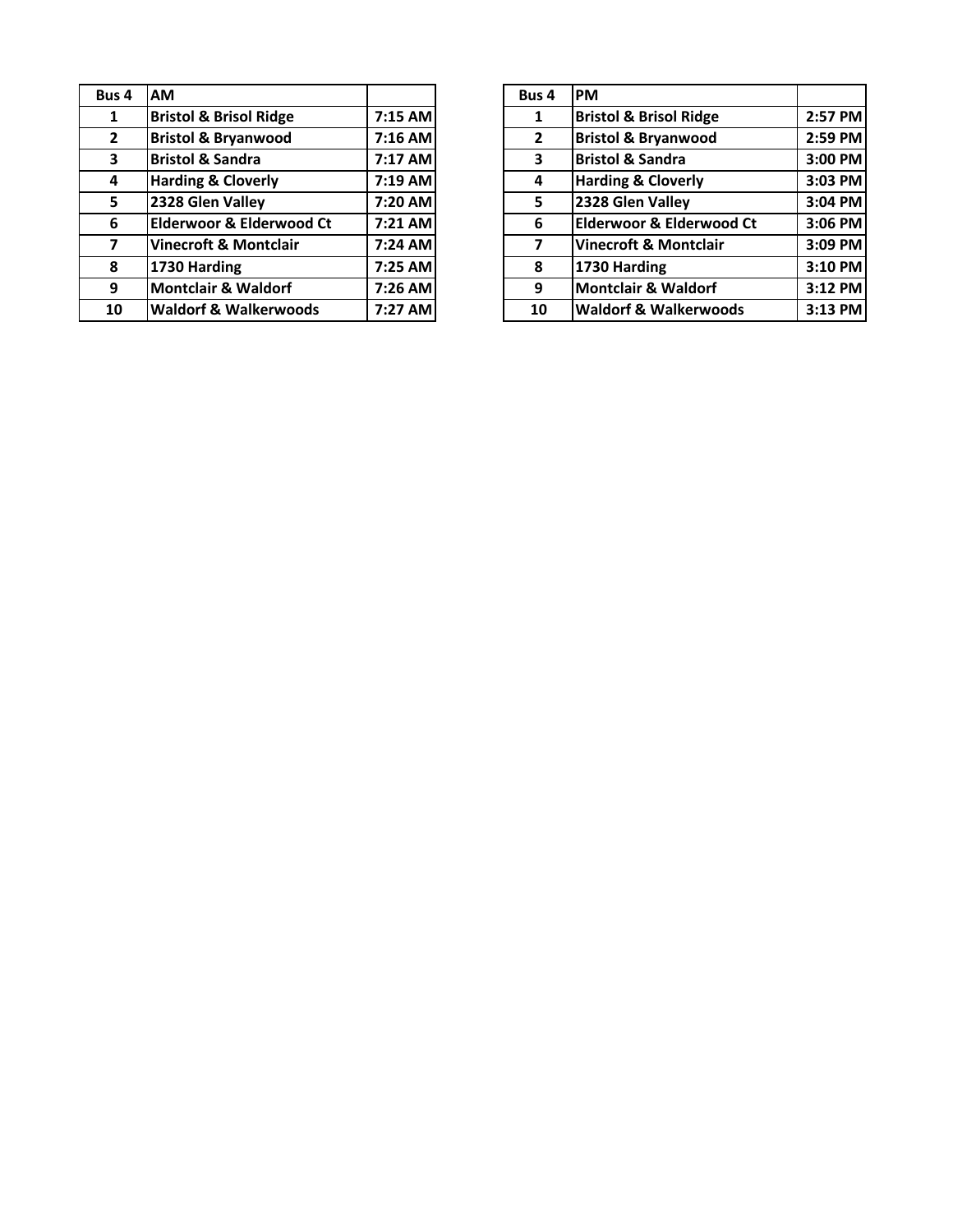| <b>Bus 5</b> | AM                          |         | <b>Bus 5</b> | <b>PM</b> |
|--------------|-----------------------------|---------|--------------|-----------|
| 1            | <b>Cogswell &amp; Hoyle</b> | 7:21 AM |              | Cog       |
| 2            | 967 Harding                 | 7:22 AM | $\mathbf{2}$ | 967       |
| 3            | 2378 Powers                 | 7:23 AM | 3            | 237       |
| 4            | 2500 Gaynor                 | 7:24 AM | 4            | 245       |
|              | <b>Pohens &amp; Ferris</b>  | 7:25 AM |              | Pol       |

| ıs 5         | IAM                         |           | <b>Bus 5</b> | <b>IPM</b>                  |           |
|--------------|-----------------------------|-----------|--------------|-----------------------------|-----------|
| 1            | <b>Cogswell &amp; Hoyle</b> | 7:21 AM   |              | <b>Cogswell &amp; Hoyle</b> | 3:03 PM   |
| $\mathbf{2}$ | 967 Harding                 | 7:22 AM   |              | 967 Harding                 | 3:05 PM   |
| 3            | 2378 Powers                 | 7:23 AM   | ,            | 2378 Powers                 | 3:06 PM   |
| 4            | 2500 Gaynor                 | $7:24$ AM |              | 2457 Gaynor                 | 3:08 PM   |
| 5            | <b>Pohens &amp; Ferris</b>  | 7:25 AM   |              | <b>Pohens &amp; Ferris</b>  | $3:11$ PM |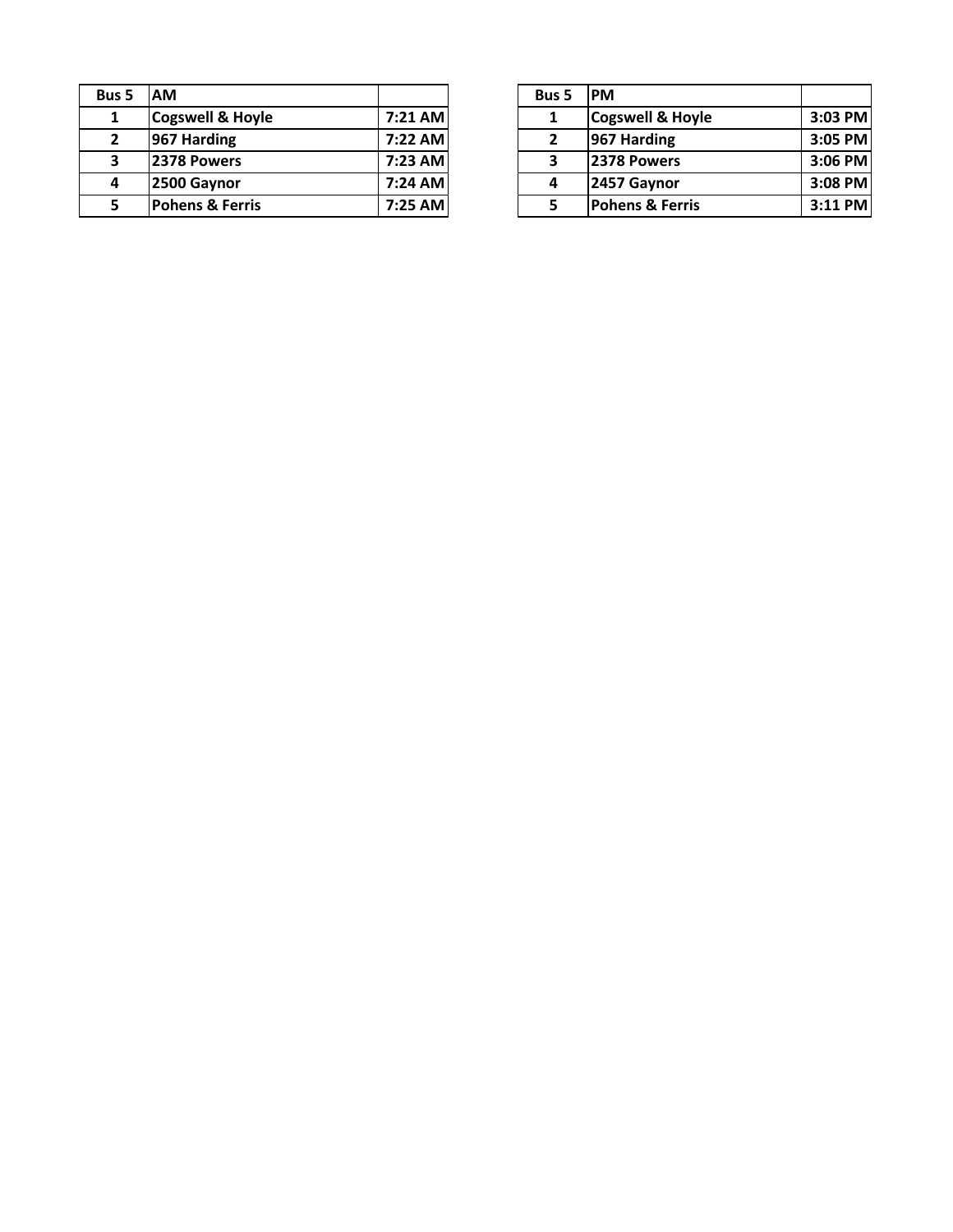| Bus <sub>6</sub> | AM                               |         | Bus <sub>6</sub> | <b>PM</b> |
|------------------|----------------------------------|---------|------------------|-----------|
| 1                | Johnson & Heron Dr               | 7:07 AM | 1                | 400       |
| $\overline{2}$   | Johnson & Woodrow                | 7:08 AM | $\overline{2}$   | 4 N       |
| 3                | <b>Johnson &amp; Northpointe</b> | 7:09 AM | 3                | 454       |
| 4                | Johnson & 12th Ave               | 7:11 AM | 4                | 462       |
| 5                | Lincoln & 14th                   | 7:13 AM | 5                | 471       |
| 6                | 8th Ave & Ponderosa              | 7:15 AM | 6                | $0 - 1$   |
| 7                | 8th Ave & Bylsma                 | 7:16 AM | 7                | $0 - 1$   |
| 8                | 8th Ave & Country Lane           | 7:18 AM | 8                | 8th       |
| 9                | 0-13459 8th Ave                  | 7:19 AM | 9                | Joh       |
| 10               | 8th ave & Meyer Lane             | 7:20 AM | 10               | Lin       |
| 11               | 0-14105 8th Ave                  | 7:21 AM | 11               | 8th       |
| 12               | 0-14135 8th Ave                  | 7:22 AM | 12               | 8th       |
| 13               | 4714 4 Mile                      | 7:25 AM | 13               | 8th       |
| 14               | 4626 4 Mile                      | 7:26 AM | 14               | $0 - 1$   |
| 15               | 4544 4 Mile                      | 7:27 AM | 15               | Joh       |
| 16               | 4 Mile & Winding Stream          | 7:25 AM | 16               | Joh       |
| 17               | 4008 4 Mile Rd                   | 7:26 AM | 17               | Joh       |
|                  |                                  |         |                  |           |

| us 6                    | AM                      |         | Bus <sub>6</sub>        | <b>PM</b>               |         |
|-------------------------|-------------------------|---------|-------------------------|-------------------------|---------|
| $\mathbf{1}$            | Johnson & Heron Dr      | 7:07 AM | 1                       | 4008 4 Mile Rd          | 2:57 PM |
| $\overline{2}$          | Johnson & Woodrow       | 7:08 AM | $\mathbf{2}$            | 4 Mile & Winding Stream | 2:58 PM |
| $\overline{\mathbf{3}}$ | Johnson & Northpointe   | 7:09 AM | 3                       | 4544 4 Mile             | 2:59 PM |
| $\overline{\mathbf{4}}$ | Johnson & 12th Ave      | 7:11 AM | 4                       | 4626 4 Mile             | 3:00 PM |
| 5                       | Lincoln & 14th          | 7:13 AM | 5                       | 4714 4 Mile             | 3:01 PM |
| 6                       | 8th Ave & Ponderosa     | 7:15 AM | 6                       | 0-14315 8th Ave         | 3:04 PM |
| $\overline{\mathbf{z}}$ | 8th Ave & Bylsma        | 7:16 AM | $\overline{\mathbf{z}}$ | 0-14105 8th Ave         | 3:05 PM |
| 8                       | 8th Ave & Country Lane  | 7:18 AM | 8                       | 8th Ave & Meyer Lake    | 3:06 PM |
| 9                       | 0-13459 8th Ave         | 7:19 AM | 9                       | Johnson & 12th          | 3:07 PM |
| 10                      | 8th ave & Meyer Lane    | 7:20 AM | 10                      | Lincoln & 14th          | 3:08 PM |
| 11                      | 0-14105 8th Ave         | 7:21 AM | 11                      | 8th Ave & Ponderosa     | 3:10 PM |
| 12                      | 0-14135 8th Ave         | 7:22 AM | 12                      | 8th Ave & Bylsma        | 3:11 PM |
| 13                      | 4714 4 Mile             | 7:25 AM | 13                      | 8th Ave & Country Lane  | 3:13 PM |
| 14                      | 4626 4 Mile             | 7:26 AM | 14                      | 0-13468 8th Ave         | 3:14 PM |
| 15                      | 4544 4 Mile             | 7:27 AM | 15                      | Johnson & Northpointe   | 3:15 PM |
| 16                      | 4 Mile & Winding Stream | 7:25 AM | 16                      | Johnson & Woodrow       | 3:16 PM |
| 17                      | 4008 4 Mile Rd          | 7:26 AM | 17                      | Johnson & Heron         | 3:18 PM |
|                         |                         |         | 18                      | 4537 Remembrance        | 3:20 PM |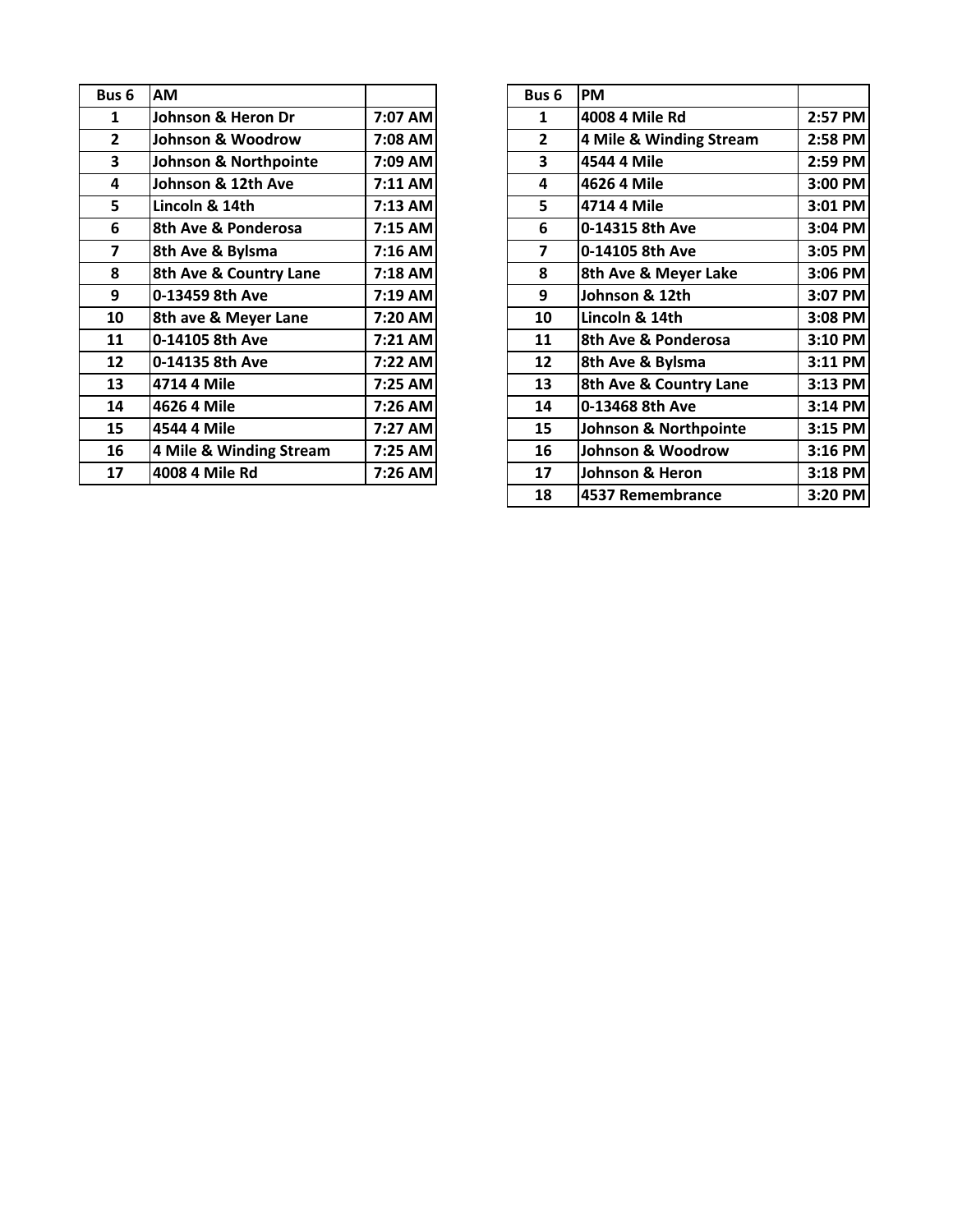| <b>Bus 10</b> | <b>IAM</b>                     |           | <b>Bus 10</b> | <b>PM</b> |
|---------------|--------------------------------|-----------|---------------|-----------|
| 1             | <b>Mullins &amp; Onendaga</b>  | $7:18$ AM |               | 1 Ric     |
| $2^{\circ}$   | 1511 Mullins                   | $7:19$ AM |               | 2Ricl     |
| 3             | 3310 Rypens                    | 7:22 AM   |               | 3 333     |
| 4             | <b>Gridley &amp; Milo</b>      | 7:23 AM   |               | $4$ Mil   |
| 5.            | 3330 Richmond                  | 7:24 AM   |               | 5 331     |
| 6             | <b>Richmond &amp; Whitmore</b> | 7:25 AM   |               | 6 151     |

| s 10                    | AM                             |           | <b>Bus 10</b> | <b>IPM</b>            |         |
|-------------------------|--------------------------------|-----------|---------------|-----------------------|---------|
| $\mathbf{1}$            | <b>Mullins &amp; Onendaga</b>  | $7:18$ AM |               | 1 Richmond & Lamont   | 3:00 PM |
| $\overline{\mathbf{2}}$ | 1511 Mullins                   | 7:19 AM   |               | 2 Richmond & Whitmore | 3:01 PM |
| 3                       | 3310 Rypens                    | 7:22 AM   |               | 33330 Richmond        | 3:02 PM |
| 4                       | <b>Gridley &amp; Milo</b>      | 7:23 AM   |               | 4 Milo & Gridley      | 3:05 PM |
| 5                       | 3330 Richmond                  | $7:24$ AM |               | 53310 Rypens          | 3:07 PM |
| 6                       | <b>Richmond &amp; Whitmore</b> | 7:25 AM   |               | $6 1511$ Mullins      | 3:09 PM |
|                         |                                |           |               | 7 Mullins & Onendaga  | 3:10 PM |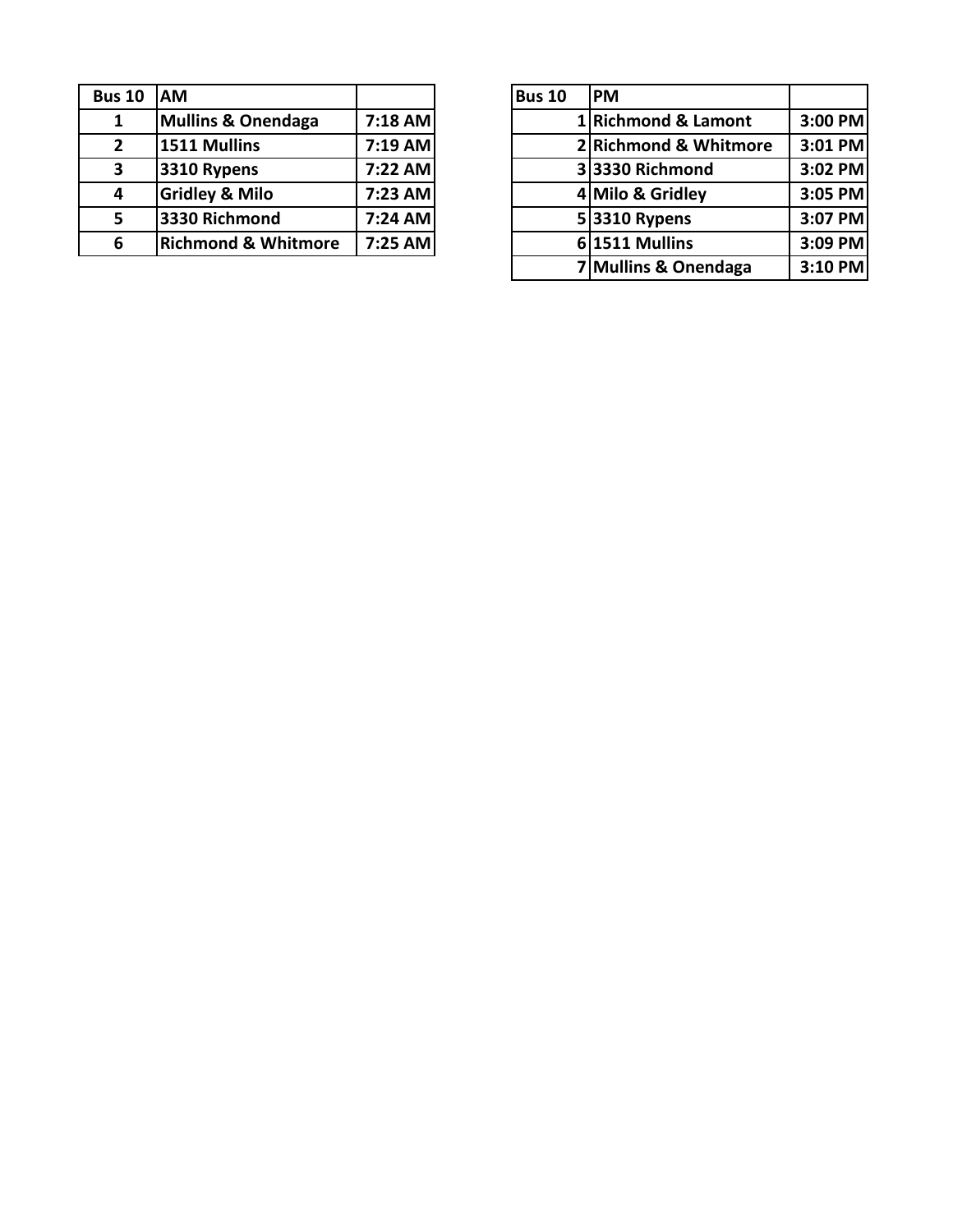| <b>Bus 11</b>   | <b>AM</b>                       |         | <b>Bus 11</b>  | <b>PM</b>  |
|-----------------|---------------------------------|---------|----------------|------------|
| 1               | 3 Mile & Orchard Lane           | 6:57 AM | 1              | 3N         |
| $\overline{2}$  | <b>Ironwood &amp; Windemere</b> | 6:58 AM | $\overline{2}$ | Irol       |
| 3               | 16th Ave & Fritz                | 7:01 AM | 3              | 12t        |
| 4               | 16th Ave & Marne Estates Dr     | 7:02 AM | 4              | 12t        |
| 5               | <b>1760 Hayes</b>               | 7:06 AM | 5              | <b>16t</b> |
| 6               | 1894 Hayes                      | 7:07 AM | 6              | <b>16t</b> |
| 7               | Hayes & Tisch Ct                | 7:08 AM | 7              | 138        |
| 8               | Hayes & 24th                    | 7:09 AM | 8              | 176        |
| 9               | <b>3081 Hayes</b>               | 7:10 AM | 9              | 189        |
| 10              | 2300 Berlin Fair                | 7:13 AM | 10             | Hay        |
| 11              | Berlin Fair & 18th Ave          | 7:14 AM | 11             | Hay        |
| 12 <sup>2</sup> | 12th Ave & 12th Ct              | 7:16 AM | 12             | 308        |
| 13              | Hayes & 12th Ave                | 7:18 AM | 13             | 230        |
| 14              | 0-14057 Ironwood                | 7:20 AM | 14             | Ber        |
|                 |                                 |         |                |            |

| ıs 11                   | <b>AM</b>                       |           | <b>Bus 11</b>  | PM                              |         |
|-------------------------|---------------------------------|-----------|----------------|---------------------------------|---------|
| $\mathbf{1}$            | 3 Mile & Orchard Lane           | 6:57 AM   | 1              | 3 Mile & Orchard Lane           | 2:57 PM |
| $\overline{2}$          | <b>Ironwood &amp; Windemere</b> | 6:58 AM   | $\mathbf{2}$   | <b>Ironwood &amp; Windemere</b> | 2:59 PM |
| $\overline{\mathbf{3}}$ | 16th Ave & Fritz                | 7:01 AM   | 3              | 12th Ave & 12th Ct              | 3:03 PM |
| $\overline{\mathbf{4}}$ | 16th Ave & Marne Estates Dr     | 7:02 AM   | 4              | 12th & Hayes                    | 3:04 PM |
| 5                       | 1760 Hayes                      | 7:06 AM   | 5.             | 16th Ave & Fritz                | 3:06 PM |
| 6                       | 1894 Hayes                      | 7:07 AM   | 6              | 16th Ave & Marne Estates Dr     | 3:07 PM |
| $\overline{7}$          | Hayes & Tisch Ct                | 7:08 AM   | $\overline{7}$ | 13892 16th Ave                  | 3:08 PM |
| 8                       | Hayes & 24th                    | 7:09 AM   | 8              | <b>1760 Hayes</b>               | 3:13 PM |
| 9                       | 3081 Hayes                      | 7:10 AM   | 9              | 1894 Hayes                      | 3:14 PM |
| 10                      | 2300 Berlin Fair                | 7:13 AM   | 10             | <b>Hayes &amp; Tisch Ct</b>     | 3:15 PM |
| 11                      | Berlin Fair & 18th Ave          | 7:14 AM   | 11             | Hayes & 24th                    | 3:17 PM |
| 12                      | 12th Ave & 12th Ct              | $7:16$ AM | 12             | <b>3081 Hayes</b>               | 3:20 PM |
| 13                      | Hayes & 12th Ave                | 7:18 AM   | 13             | 2300 Berlin Fair                | 3:23 PM |
| 14                      | 0-14057 Ironwood                | 7:20 AM   | 14             | Berlin Fair & 18th Ave          | 3:25 PM |
|                         |                                 |           | 15             | 0-14057 Ironwood                | 3:28 PM |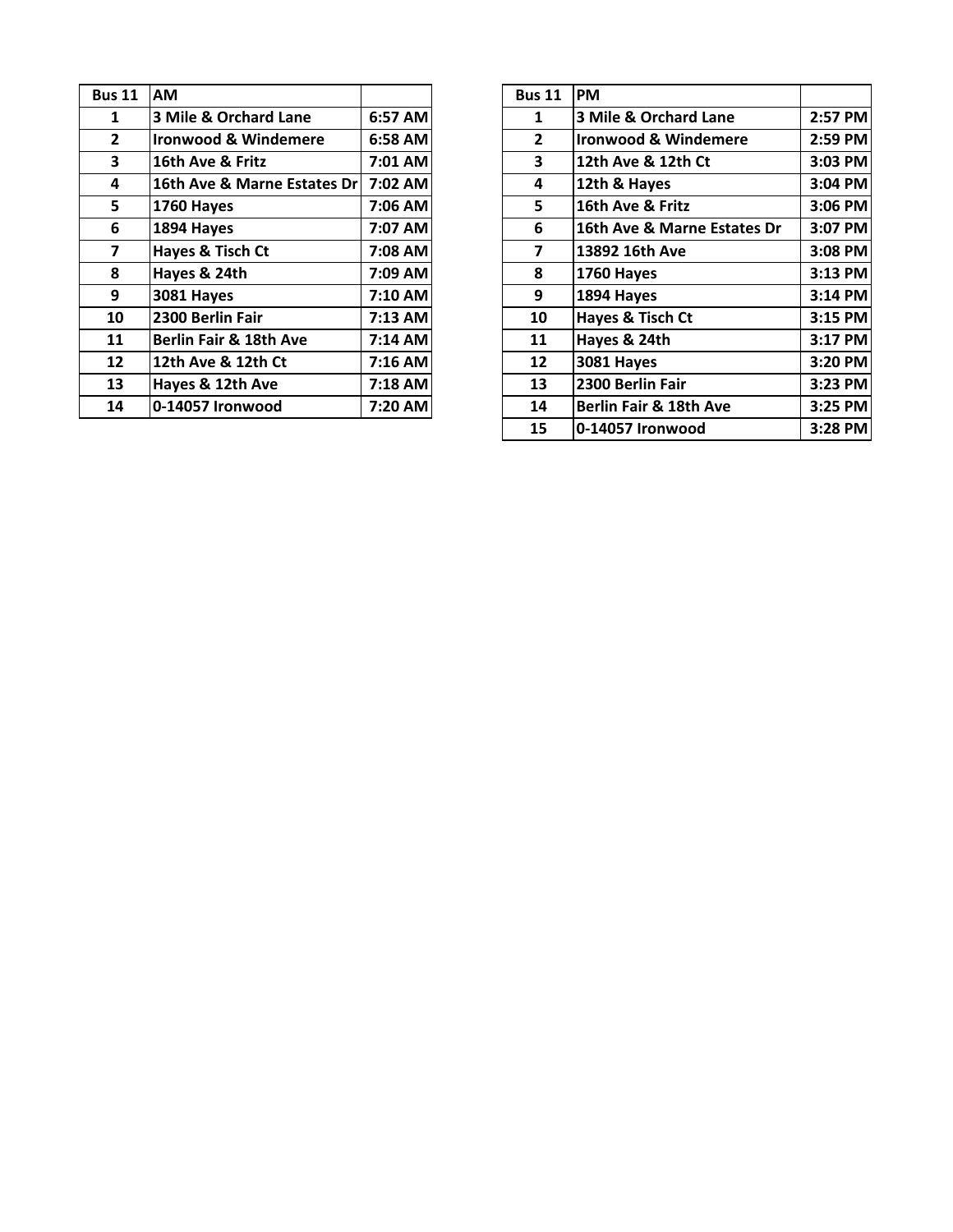| <b>Bus 13</b> | <b>IAM</b>      |         | <b>Bus 13</b> | <b>PM</b> |
|---------------|-----------------|---------|---------------|-----------|
|               | Dunlap & Willis | 7:10 AM |               | Dui       |
|               | 1444 Pannell Rd | 7:22 AM |               | 144       |
|               | 1338 Pannell Rd | 7:23 AM |               | 133       |
|               |                 |         |               |           |

| s 13 | <b>AM</b>       |         | Bus 13 PM |                  |           |
|------|-----------------|---------|-----------|------------------|-----------|
| л.   | Dunlap & Willis | 7:10 AM |           | Dunlap & Willis  | $3:05$ PM |
| ∠    | 1444 Pannell Rd | 7:22 AM |           | 11444 Pannell Rd | $3:12$ PM |
|      | 1338 Pannell Rd | 7:23 AM |           | 1338 Pannell Rd  | $3:13$ PM |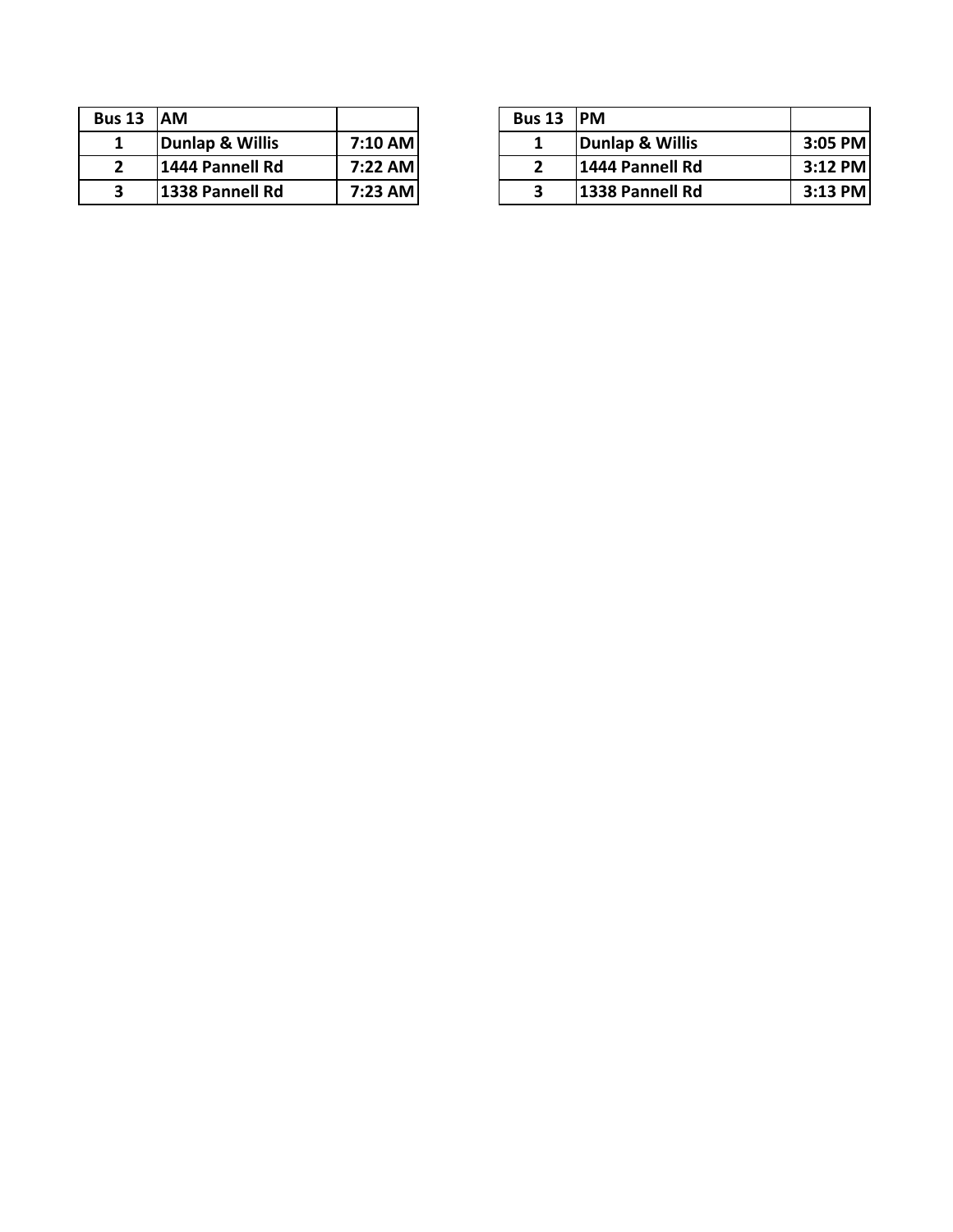| <b>Bus 17</b> | <b>AM</b>                        |           | <b>Bus 17</b> | <b>IPM</b>                       |         |
|---------------|----------------------------------|-----------|---------------|----------------------------------|---------|
|               | 4350 Remembrance                 | 7:09 AM   |               | <b>Nolan &amp; Randall</b>       | 2:58 PM |
| $2^{\circ}$   | <b>Nolan &amp; Randall</b>       | 7:12 AM   | 2             | <b>Randall &amp; Champlin</b>    | 3:00 PM |
| 3             | <b>Randall &amp; Champlin</b>    | 7:13 AM   | 3             | <b>Waldorf &amp; Kinney</b>      | 3:01 PM |
| 4             | <b>Waldorf and Kinney</b>        | 7:14 AM   | 4             | <b>Kinney &amp; Mohler</b>       | 3:04 PM |
| 5             | <b>Kinney &amp; Mohler</b>       | 7:16 AM   | 5             | 1875 Manning                     | 3:05 PM |
| 6             | 1875 Manning                     | 7:18 AM   | 6             | <b>Richmond &amp; Manning</b>    | 3:06 PM |
|               | <b>Richmond &amp; Nolan</b>      | $7:19$ AM |               | <b>Richmond &amp; Deerfield</b>  | 3:07 PM |
| 8             | <b>Richmond &amp; Deerfield</b>  | 7:20 AM   | 8             | 4350 Remembrance                 | 3:10 PM |
| 9             | <b>Wilson &amp; Falcon Woods</b> | 7:21 AM   | 9             | <b>Wilson &amp; Falcon Woods</b> | 3:12 PM |

| <b>Bus 17</b>  | <b>PM</b>                        |         |
|----------------|----------------------------------|---------|
| 1              | <b>Nolan &amp; Randall</b>       | 2:58 PM |
| $\overline{2}$ | <b>Randall &amp; Champlin</b>    | 3:00 PM |
| 3              | <b>Waldorf &amp; Kinney</b>      | 3:01 PM |
| 4              | Kinney & Mohler                  | 3:04 PM |
| 5              | 1875 Manning                     | 3:05 PM |
| 6              | <b>Richmond &amp; Manning</b>    | 3:06 PM |
| 7              | <b>Richmond &amp; Deerfield</b>  | 3:07 PM |
| 8              | 4350 Remembrance                 | 3:10 PM |
| 9              | <b>Wilson &amp; Falcon Woods</b> | 3:12 PM |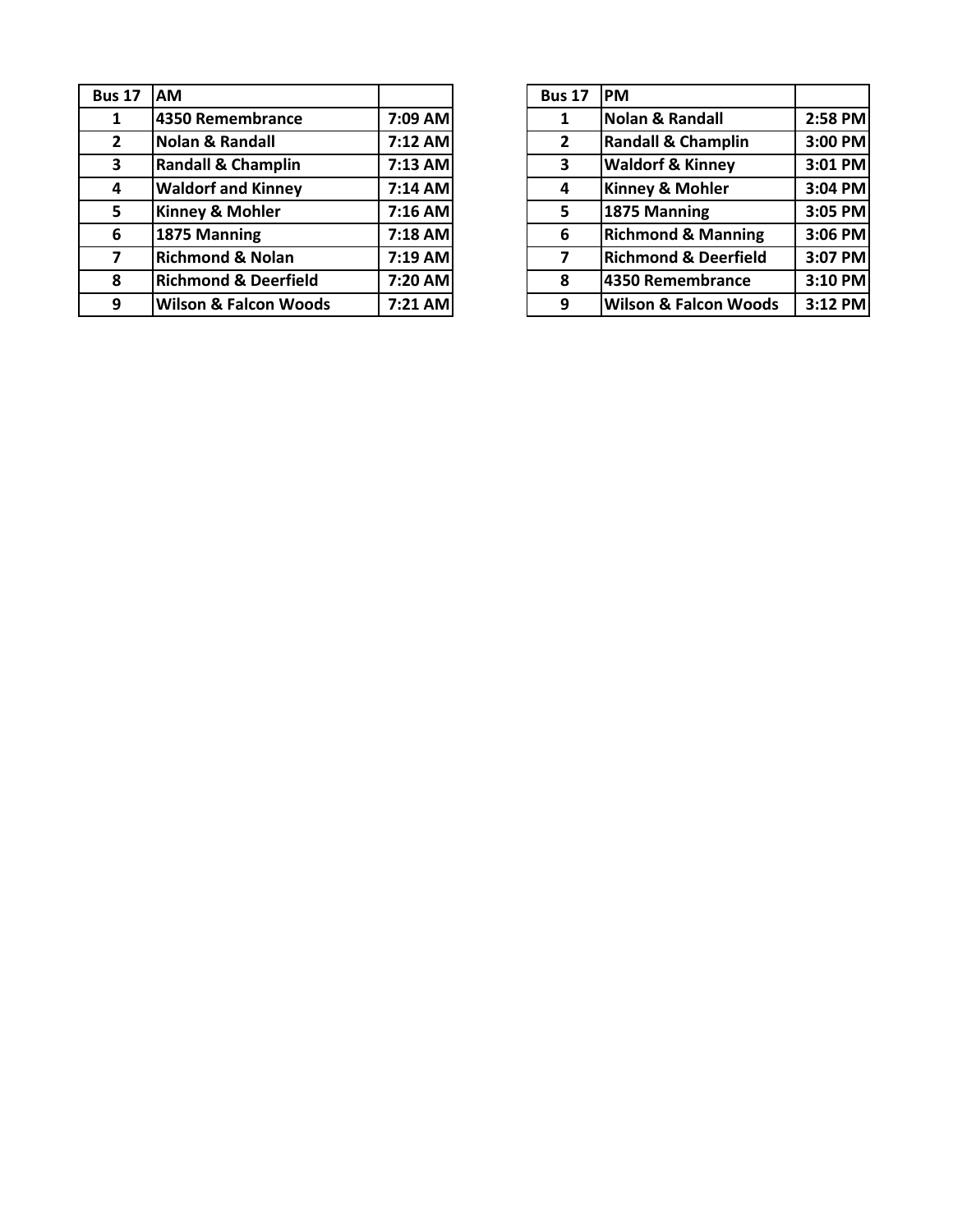| <b>Bus 18</b>  | <b>AM</b>                       |           | <b>Bus 18</b>  | <b>PM</b>  |
|----------------|---------------------------------|-----------|----------------|------------|
| 1              | 4103 Leonard                    | 7:10 AM   | 1              | 410        |
| $\mathbf{2}$   | <b>Maple Leaf &amp; Illium</b>  | 7:12 AM   | $\overline{2}$ | Ma         |
| 3              | <b>4417 Illium</b>              | $7:13$ AM | 3              | 441        |
| 4              | 4200 leoanrd                    | $7:14$ AM | 4              | 420        |
| 5.             | Kinney & Edinboro               | 7:17 AM   | 5              | Kin        |
| 6              | <b>Standale Plaza</b>           | 7:18 AM   | 6              | <b>Sta</b> |
| $\overline{7}$ | <b>Imperial &amp; Kings Row</b> | 7:20 AM   | 7              | Imp        |
| 8              | 701 Cummings                    | 7:21 AM   | 8              | 701        |
|                |                                 |           |                |            |

| s 18                    | <b>IAM</b>            |           | <b>Bus 18</b>  | <b>IPM</b>                     |         |
|-------------------------|-----------------------|-----------|----------------|--------------------------------|---------|
| $\mathbf{1}$            | 4103 Leonard          | 7:10 AM   |                | 4103 Leonard                   | 3:01 PM |
| $\overline{2}$          | Maple Leaf & Illium   | 7:12 AM   | $\overline{2}$ | <b>Maple Leaf &amp; Illium</b> | 3:03 PM |
| $\overline{\mathbf{3}}$ | 4417 Illium           | $7:13$ AM | 3              | 4417 Illium                    | 3:04 PM |
| 4                       | 4200 leoanrd          | $7:14$ AM | 4              | 4200 leoanrd                   | 3:07 PM |
| 5                       | Kinney & Edinboro     | 7:17 AM   | 5              | <b>Kinney &amp; Edinboro</b>   | 3:10 PM |
| 6                       | <b>Standale Plaza</b> | 7:18 AM   | 6              | <b>Standale Plaza</b>          | 3:11 PM |
| $\overline{7}$          | Imperial & Kings Row  | 7:20 AM   |                | Imperial & Kings Row           | 3:14 PM |
| 8                       | 701 Cummings          | $7:21$ AM | 8              | 701 Cummings                   | 3:15 PM |
|                         |                       |           |                |                                |         |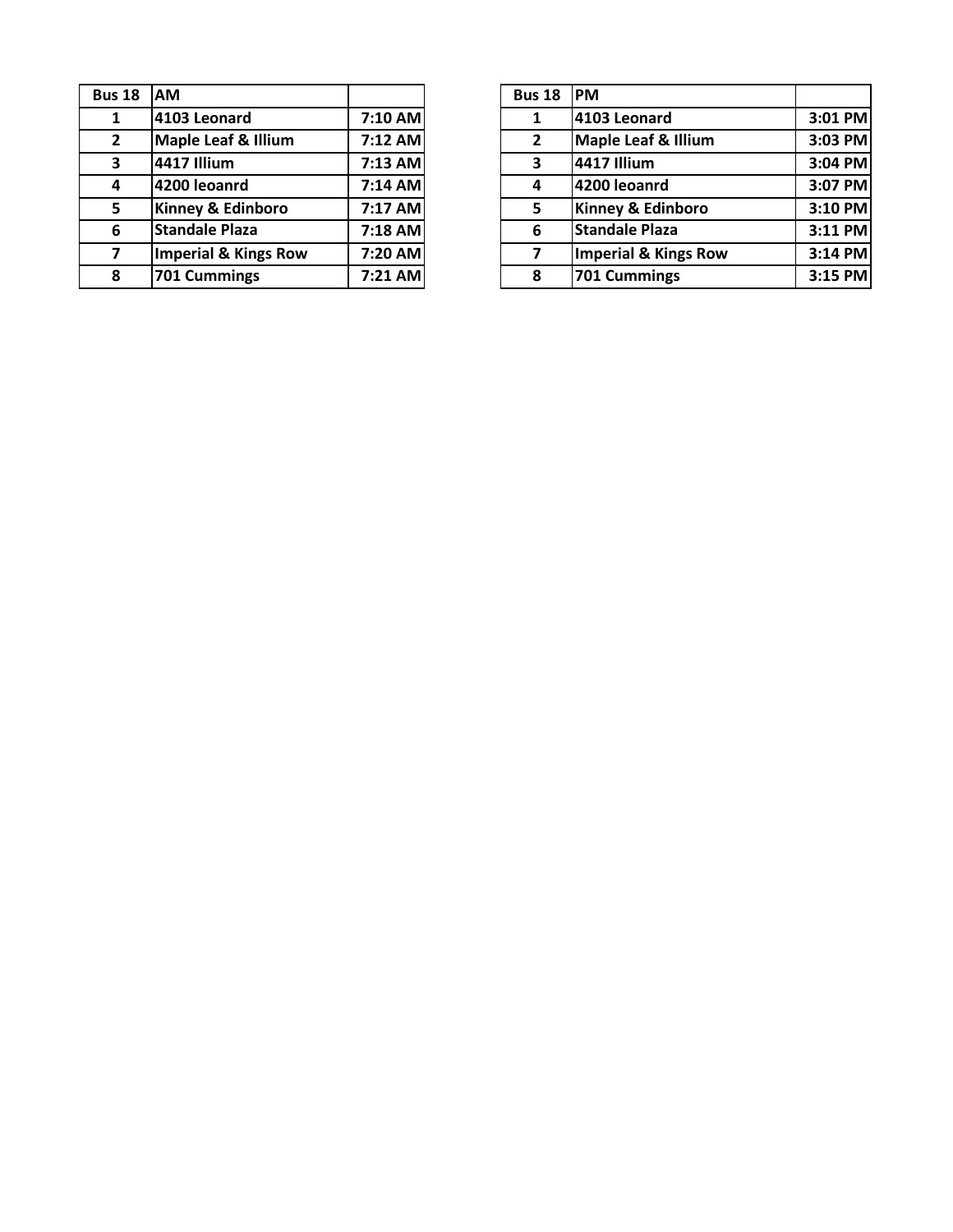| <b>Bus 21</b>  | <b>AM</b>                     |           | <b>Bus 21</b> | <b>PM</b>       |
|----------------|-------------------------------|-----------|---------------|-----------------|
| 1              | 1323 Maplerow                 | 7:04 AM   | 1             | 132             |
| $\overline{2}$ | 1162 Maplerow                 | 7:06 AM   | $\mathbf{2}$  | 116             |
| 3              | 10th & Sunrise Lane           | 7:07 AM   | 3             | 10 <sub>t</sub> |
| 4              | 850 Maplerow                  | 7:09 AM   | 4             | 850             |
| 5              | 10th & Sunsset Hills          | 7:10 AM   | 5             | 10 <sub>t</sub> |
| 6              | <b>Leonard &amp; Kusterer</b> | 7:11 AM   | 6             | Leo             |
| 7              | <b>Leonard &amp; Allison</b>  | 7:12 AM   | 7             | Leo             |
| 8              | 839 Maynard                   | 7:14 AM   | 8             | <b>839</b>      |
| 9              | 3240 Brianna                  | $7:15$ AM | 9             | 324             |
| 10             | 3439 Remembrance              | 7:18 AM   | 10            | 343             |
| 11             | <b>Remembrance &amp; Ryan</b> | 7:20 AM   | 11            | Rer             |

| <b>us 21</b>            | <b>AM</b>                     |           | Bus 21       | <b>PM</b>                     |         |
|-------------------------|-------------------------------|-----------|--------------|-------------------------------|---------|
| $\mathbf{1}$            | 1323 Maplerow                 | 7:04 AM   | 1            | 1323 Maplerow                 | 3:00 PM |
| $\overline{2}$          | 1162 Maplerow                 | 7:06 AM   | $\mathbf{2}$ | 1162 Maplerow                 | 3:02 PM |
| $\overline{\mathbf{3}}$ | 10th & Sunrise Lane           | 7:07 AM   | 3            | 10th & Sunrise Lane           | 3:03 PM |
| 4                       | 850 Maplerow                  | 7:09 AM   | 4            | 850 Maplerow                  | 3:04 PM |
| 5 <sup>1</sup>          | 10th & Sunsset Hills          | $7:10$ AM | 5            | 10th & Sunsset Hills          | 3:05 PM |
| 6                       | <b>Leonard &amp; Kusterer</b> | 7:11 AM   | 6            | <b>Leonard &amp; Kusterer</b> | 3:07 PM |
| $\overline{7}$          | <b>Leonard &amp; Allison</b>  | $7:12$ AM | 7            | <b>Leonard &amp; Allison</b>  | 3:08 PM |
| 8                       | 839 Maynard                   | $7:14$ AM | 8            | 839 Maynard                   | 3:10 PM |
| 9                       | 3240 Brianna                  | $7:15$ AM | 9            | 3240 Brianna                  | 3:11 PM |
| 10                      | 3439 Remembrance              | $7:18$ AM | 10           | 3439 Remembrance              | 3:13 PM |
| 11                      | <b>Remembrance &amp; Ryan</b> | 7:20 AM   | 11           | <b>Remembrance &amp; Ryan</b> | 3:14 PM |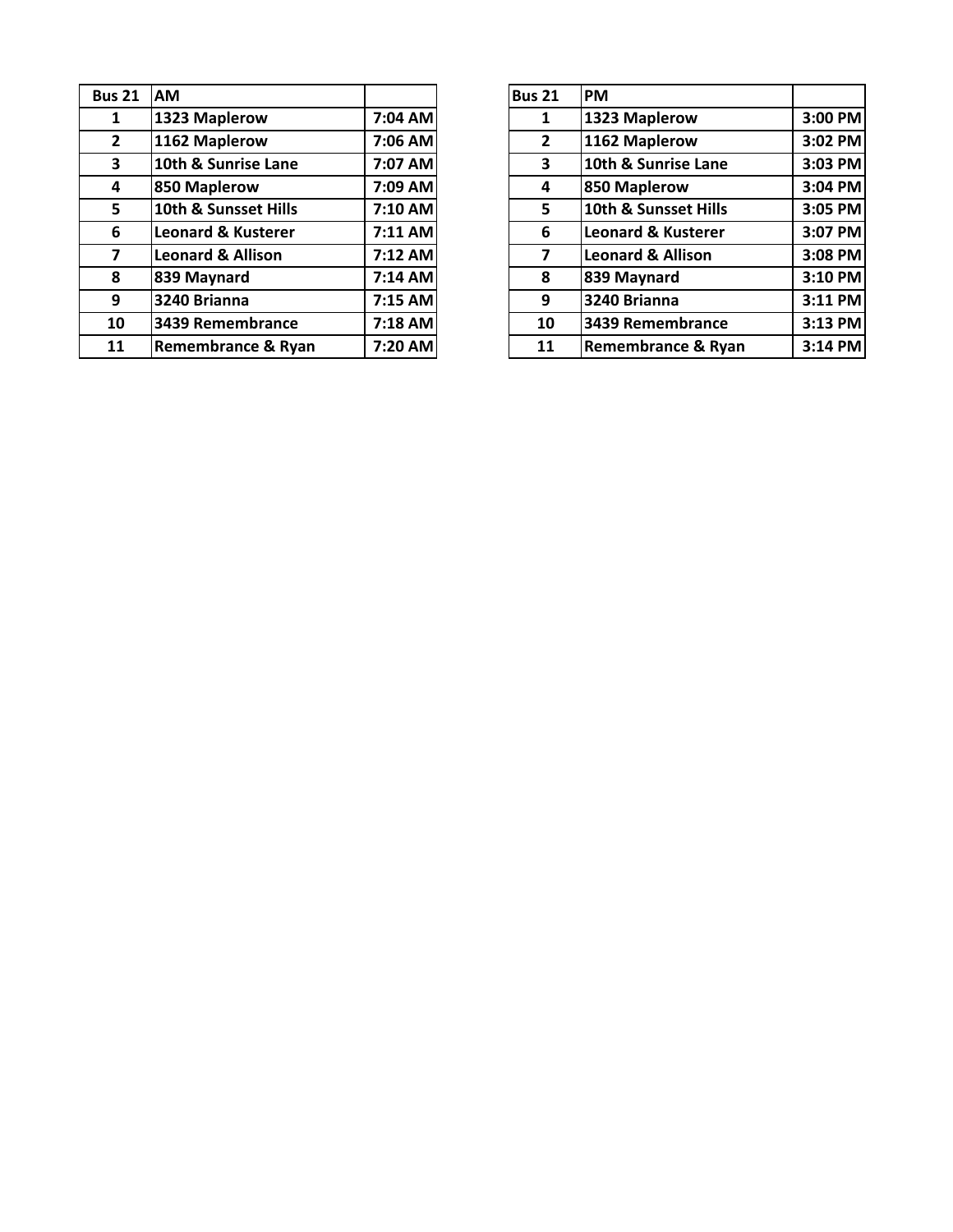| <b>Bus 28</b>  | AM                            |         | <b>Bus 28</b> | <b>PM</b>  |
|----------------|-------------------------------|---------|---------------|------------|
| 1              | 777 3 Mile                    | 7:17 AM | 1             | 292        |
| $\mathbf{2}$   | <b>Pohens &amp; Pohens Ct</b> | 7:19 AM | $\mathbf{2}$  | 777        |
| 3              | 2663 Lincoln                  | 7:21 AM | 3             | Pol        |
| 4              | <b>Garfield &amp; Ferris</b>  | 7:22 AM | 4             | 266        |
| 5              | <b>Ferris &amp; Valley</b>    | 7:23 AM | 5             | Gar        |
| 6              | Valley & Eagle                | 7:24 AM | 6             | Fer        |
| $\overline{7}$ | <b>Vistaview &amp; Valley</b> | 7:26 AM | 7             | Val        |
| 8              | 1465 3 Mile Rd                | 7:29 AM | 8             | <b>Vis</b> |
| 9              | 1641 3 Mile Rd                | 7:30 AM | 9             | Orc        |
| 10             | 2920 4 Mile Rd                | 7:32 AM | 10            | 164        |

| <b>us 28</b>            | <b>AM</b>                     |           | <b>Bus 28</b>  | <b>PM</b>                     |         |
|-------------------------|-------------------------------|-----------|----------------|-------------------------------|---------|
| $\mathbf{1}$            | 777 3 Mile                    | 7:17 AM   |                | 2920 4 Mile Rd                | 2:53 PM |
| $2^{\circ}$             | <b>Pohens &amp; Pohens Ct</b> | $7:19$ AM | $\overline{2}$ | 777 3 Mile                    | 3:00 PM |
| $\overline{\mathbf{3}}$ | 2663 Lincoln                  | 7:21 AM   | 3              | Pohens & Pohens Ct            | 3:05 PM |
| $\overline{\mathbf{4}}$ | <b>Garfield &amp; Ferris</b>  | 7:22 AM   | 4              | 2663 Lincoln                  | 3:06 PM |
| 5 <sup>1</sup>          | <b>Ferris &amp; Valley</b>    | 7:23 AM   | 5              | <b>Garfield &amp; Ferris</b>  | 3:07 PM |
| $6\phantom{1}$          | Valley & Eagle                | 7:24 AM   | 6              | <b>Ferris &amp; Valley</b>    | 3:08 PM |
| $\overline{\mathbf{z}}$ | <b>Vistaview &amp; Valley</b> | 7:26 AM   | 7              | <b>Valley &amp; Eagle</b>     | 3:10 PM |
| 8                       | 1465 3 Mile Rd                | 7:29 AM   | 8              | <b>Vistaview &amp; Valley</b> | 3:12 PM |
| $\overline{9}$          | 1641 3 Mile Rd                | 7:30 AM   | 9              | <b>Orchard Hills Daycare</b>  | 3:15 PM |
| 10                      | 2920 4 Mile Rd                | 7:32 AM   | 10             | 1641 3 Mile Rd                | 3:18 PM |
|                         |                               |           |                |                               |         |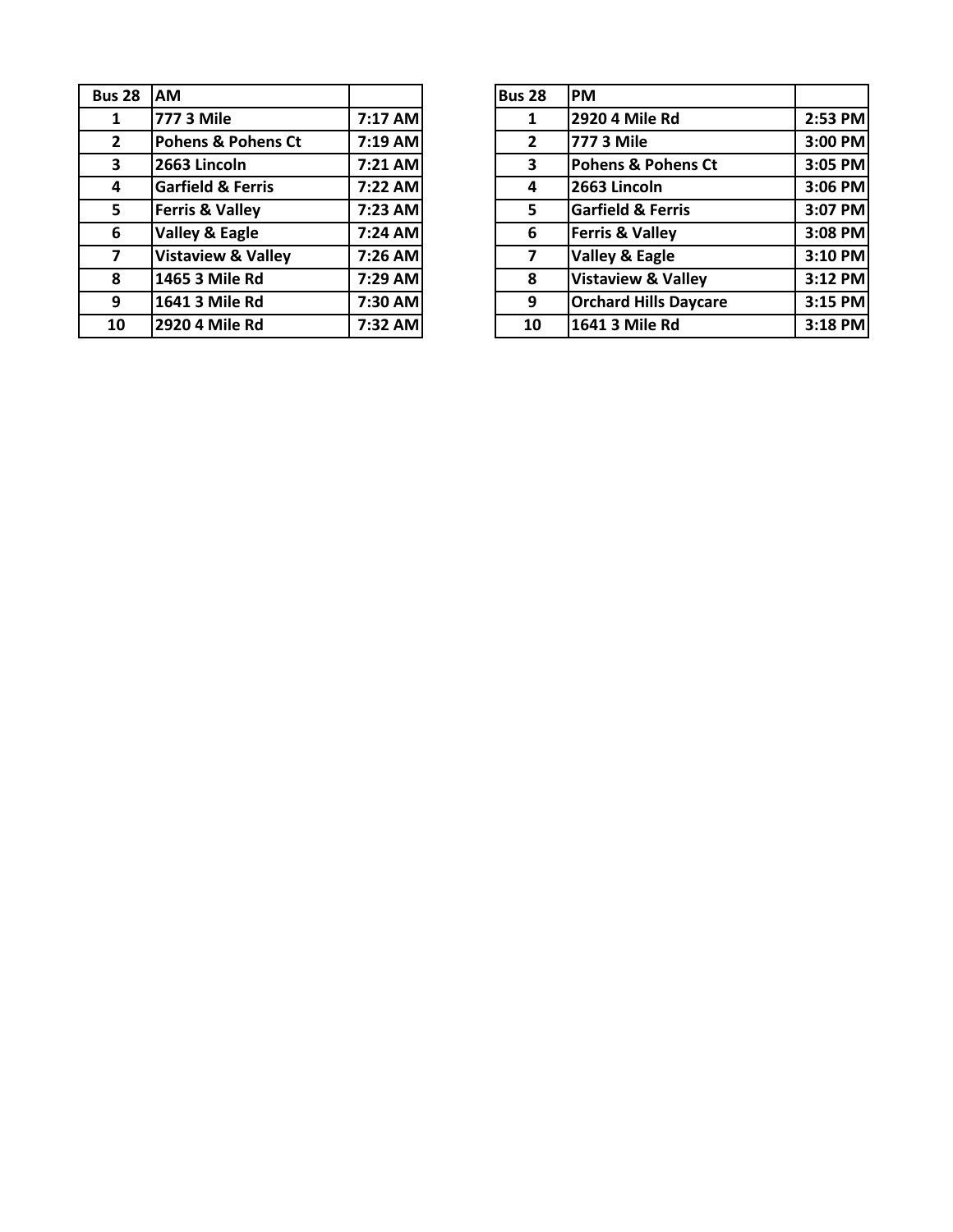| <b>Bus 31</b>           | AM                                    |         | <b>Bus 31</b>  | <b>PM</b> |
|-------------------------|---------------------------------------|---------|----------------|-----------|
| 1                       | 929 Roger                             | 6:58 AM | 1              | Wa        |
| $2^{\circ}$             | <b>Hillside &amp; Rivercrest</b>      | 7:02 AM | $\overline{2}$ | Bau       |
| 3                       | Ferris & Angie                        | 7:03 AM | 3              | Fer       |
| 4                       | Miller & Hillside                     | 7:06 AM | 4              | For       |
| 5                       | <b>Hillside &amp; Hufford</b>         | 7:07 AM | 5              | Hut       |
| 6                       | <b>Ferris &amp; Cornelia</b>          | 7:10 AM | 6              | Hill      |
| $\overline{\mathbf{z}}$ | 4083 Baumhoff                         | 7:15 AM | 7              | Fer       |
| 8                       | 4230 Baumhoff                         | 7:17 AM | 8              | Mil       |
| 9                       | 2241 5 Mile                           | 7:17 AM |                |           |
| 10                      | <b>Walker &amp; Indian Mill Creek</b> | 7:19 AM |                |           |

| s 31         | <b>JAM</b>                       |           | <b>Bus 31</b>  | <b>IPM</b>                            |         |
|--------------|----------------------------------|-----------|----------------|---------------------------------------|---------|
| $\mathbf 1$  | 929 Roger                        | 6:58 AM   |                | <b>Walker &amp; Indian Mill Creek</b> | 2:55 PM |
| $\mathbf{z}$ | <b>Hillside &amp; Rivercrest</b> | 7:02 AM   | $\overline{2}$ | <b>Baumhoff &amp; Woodley Creek</b>   | 3:01 PM |
| 3            | <b>Ferris &amp; Angie</b>        | 7:03 AM   | 3              | Ferris & Cornelia                     | 3:07 PM |
| 4            | Miller & Hillside                | 7:06 AM   | 4              | <b>Fordson &amp; Roger</b>            | 3:11 PM |
| 5            | Hillside & Hufford               | 7:07 AM   | 5              | <b>Hufford &amp; Hillside</b>         | 3:13 PM |
| 6            | Ferris & Cornelia                | 7:10 AM   | 6              | <b>Hillside &amp; Rivercrest</b>      | 3:15 PM |
| 7            | 4083 Baumhoff                    | $7:15$ AM | 7              | <b>Ferris &amp; Angie</b>             | 3:16 PM |
| 8            | 4230 Baumhoff                    | 7:17 AM   | 8              | Miller & Hillside                     | 3:18 PM |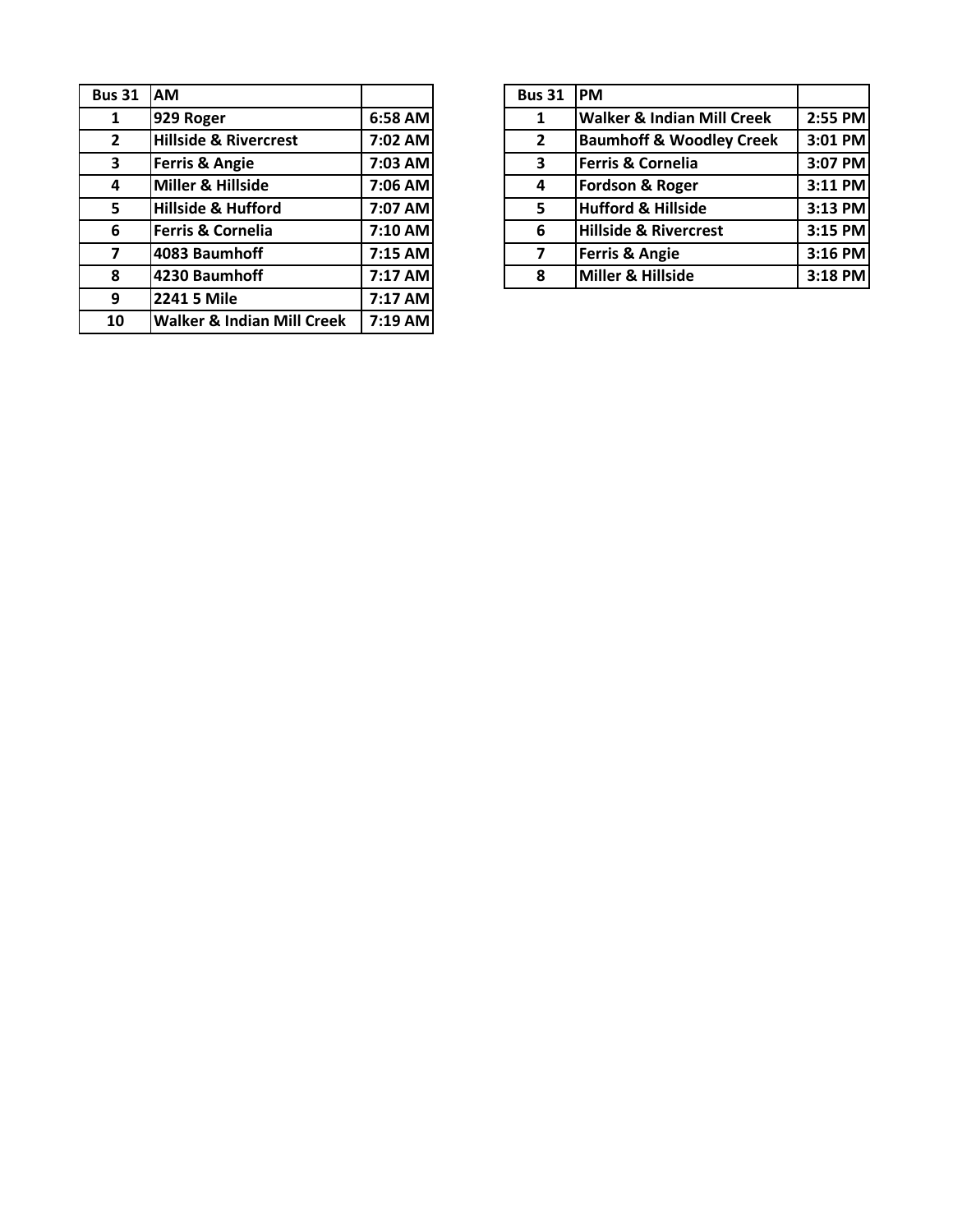| <b>Bus 32</b>           | <b>AM</b>              |           | <b>Bus 32 PM</b> |                     |         |
|-------------------------|------------------------|-----------|------------------|---------------------|---------|
|                         | 4350 Fruit Ridge       | 6:41 AM   | 1                | 3250 Fruit Ridge    | 2:54 PM |
| $\mathbf{2}$            | 4280 Fruit Rudge       | 6:42 AM   | $\mathbf{2}$     | 3637 Stowe          | 2:56 PM |
| $\overline{\mathbf{3}}$ | 4412 Fruit Ridge       | $6:43$ AM | $\mathbf{3}$     | 3855 Fruit Ridge    | 2:59 PM |
| 4                       | 4200 6 Mile Road       | 6:44 AM   | 4                | 4280 Fruit Ridge    | 3:00 PM |
| 5                       | 5280 Kenowa (M,T,F)    | $6:46$ AM | 5                | 4412 Fruit Ridge    | 3:01 PM |
| 6                       | 4112 8 Mile Road       | 6:55 AM   | 6                | 4747 Fruit Ridge    | 3:02 PM |
| 7                       | 7292 Stage             | 6:58 AM   | 7                | 5 Mile & Jeanola    | 3:04 PM |
| 8                       | 6740 Stage Rd          | 7:00 AM   | 8                | 4828 Stage          | 3:07 PM |
| 9                       | <b>Stage and Hayes</b> | 7:05 AM   | 9                | 4200 6 Mile Road    | 3:09 PM |
| 10                      | 4848 Stage Rd          | 7:08 AM   | 10               | 5280 Kenowa         | 3:11 PM |
| 11                      | 4715 Fruit Ridge       | 7:09 AM   | 11               | 4657 Gibbs Rd       | 3:12 PM |
| 12                      | 5 Mile Jeanola         | $7:11$ AM | 12               | 4112 8 Mile Rd      | 3:14 PM |
| 13                      | 3855 Fruit Ridge       | $7:14$ AM | 13               | 6740 Stage Rd       | 3:24 PM |
| 14                      | 3637 Stowe             | $7:16$ AM | 14               | <b>30 Dickenson</b> | 3:25 PM |
|                         |                        |           |                  |                     |         |

| s 32                    | <b>AM</b>              |         | Bus 32 PM       |                     |         |
|-------------------------|------------------------|---------|-----------------|---------------------|---------|
| $\mathbf 1$             | 4350 Fruit Ridge       | 6:41 AM | 1               | 3250 Fruit Ridge    | 2:54 PM |
| $\overline{\mathbf{2}}$ | 4280 Fruit Rudge       | 6:42 AM | $\mathbf{2}$    | 3637 Stowe          | 2:56 PM |
| $\overline{\mathbf{3}}$ | 4412 Fruit Ridge       | 6:43 AM | 3               | 3855 Fruit Ridge    | 2:59 PM |
| 4                       | 4200 6 Mile Road       | 6:44 AM | 4               | 4280 Fruit Ridge    | 3:00 PM |
| 5                       | 5280 Kenowa (M,T,F)    | 6:46 AM | 5               | 4412 Fruit Ridge    | 3:01 PM |
| 6                       | 4112 8 Mile Road       | 6:55 AM | 6               | 4747 Fruit Ridge    | 3:02 PM |
| $\overline{\mathbf{z}}$ | 7292 Stage             | 6:58 AM | 7               | 5 Mile & Jeanola    | 3:04 PM |
| 8                       | 6740 Stage Rd          | 7:00 AM | 8               | 4828 Stage          | 3:07 PM |
| 9                       | <b>Stage and Hayes</b> | 7:05 AM | 9               | 4200 6 Mile Road    | 3:09 PM |
| LO                      | 4848 Stage Rd          | 7:08 AM | 10              | 5280 Kenowa         | 3:11 PM |
| $\overline{\mathbf{1}}$ | 4715 Fruit Ridge       | 7:09 AM | 11              | 4657 Gibbs Rd       | 3:12 PM |
| $\overline{2}$          | 5 Mile Jeanola         | 7:11 AM | 12 <sup>2</sup> | 4112 8 Mile Rd      | 3:14 PM |
| L3                      | 3855 Fruit Ridge       | 7:14 AM | 13              | 6740 Stage Rd       | 3:24 PM |
| $\overline{4}$          | 3637 Stowe             | 7:16 AM | 14              | <b>30 Dickenson</b> | 3:25 PM |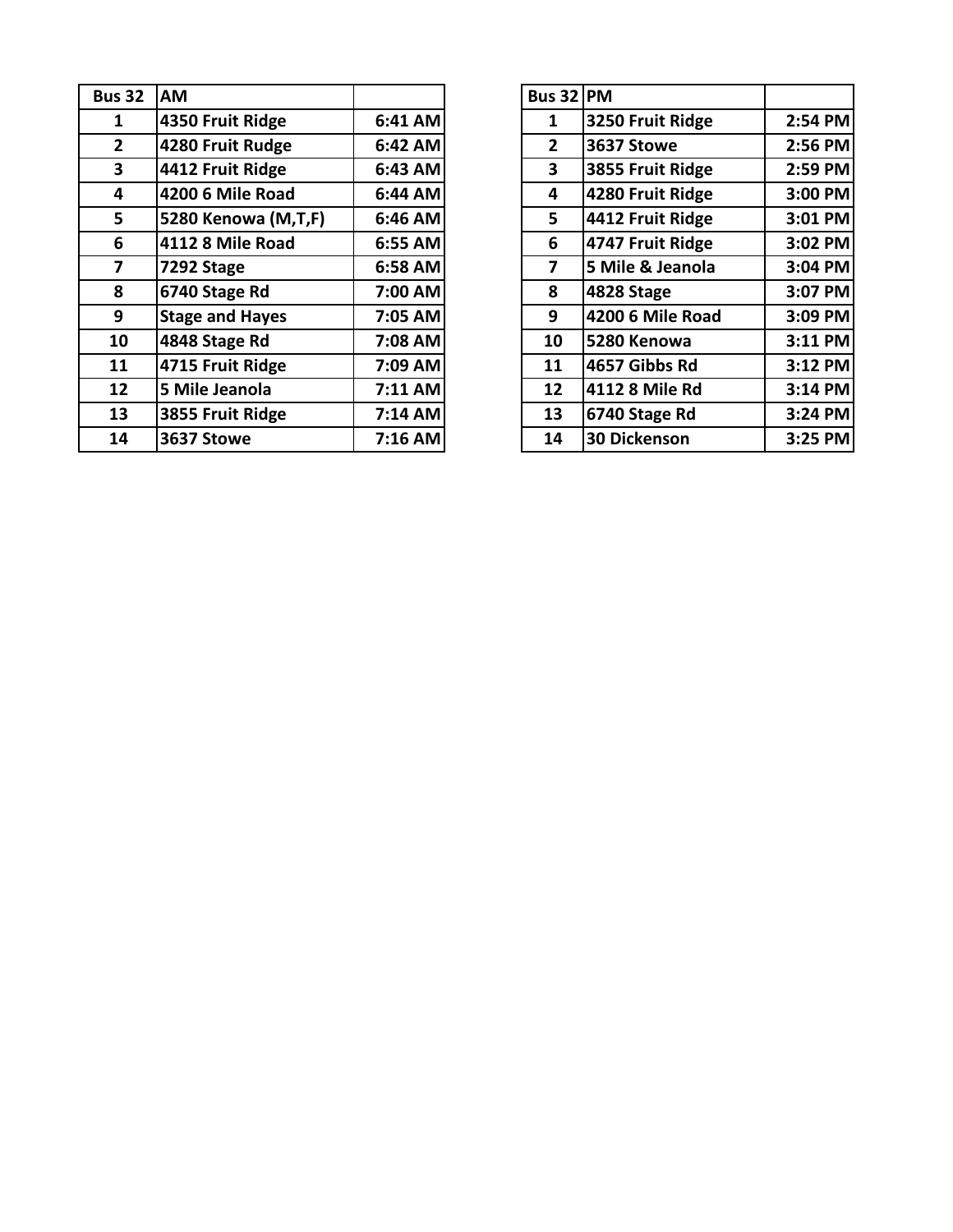| <b>Bus 33</b> | <b>AM</b>                       |         | <b>Bus 33</b>  | <b>PM</b>       |
|---------------|---------------------------------|---------|----------------|-----------------|
| 1             | <b>Wether/Ridge Road</b>        | 6:59 AM | 1              | We              |
| $\mathbf{2}$  | <b>Kingsbury Lane/Kingsbury</b> | 7:01 AM | $\overline{2}$ | Kin             |
| 3             | 585-725 York Creek Entrance     | 7:04 AM | 3              | Yor             |
| 4             | 5480 Alpine (Pineaire)          | 7:08 AM | 4              | 548             |
| 5             | 5812 Vinton                     | 7:10 AM | 5              | 571             |
| 6             | Vinton & 7 Mile                 | 7:00 AM | 6              | 581             |
| 7             | 6296 Division                   | 7:03 AM |                | Vin             |
| 8             | <b>25 7 Mile</b>                | 7:05 AM | 8              | 613             |
| 9             | 155 7 Mile                      | 7:06 AM | 9              | 629             |
| 10            | 7 Mile & Blowers                | 7:10 AM | 10             | 25 <sup>2</sup> |

| <b>us 33</b>            | <b>IAM</b>                      |         | Bus 33 PM    |                                         |         |
|-------------------------|---------------------------------|---------|--------------|-----------------------------------------|---------|
| $\mathbf{1}$            | <b>Wether/Ridge Road</b>        | 6:59 AM | 1            | <b>Weatherford &amp; Tamarack Trail</b> | 3:03 PM |
| $2^{\circ}$             | <b>Kingsbury Lane/Kingsbury</b> | 7:01 AM | $\mathbf{2}$ | <b>Kingsbury Lane &amp; Kingsbury</b>   | 3:05 PM |
| 3                       | 585-725 York Creek Entrance     | 7:04 AM | 3            | <b>York Creek Dr (585-725)</b>          | 3:08 PM |
| 4                       | 5480 Alpine (Pineaire)          | 7:08 AM | 4            | 5480 Alpine (Pineaire)                  | 3:11 PM |
| 5                       | 5812 Vinton                     | 7:10 AM | 5            | 5714 Vinton                             | 3:13 PM |
| 6                       | Vinton & 7 Mile                 | 7:00 AM | 6            | 5812 Vinton                             | 3:14 PM |
| $\overline{\mathbf{z}}$ | 6296 Division                   | 7:03 AM | 7            | Vinton & 7 Mile                         | 3:15 PM |
| 8                       | <b>25 7 Mile</b>                | 7:05 AM | 8            | 6131 Vinton                             | 3:16 PM |
| 9                       | <b>155 7 Mile</b>               | 7:06 AM | 9            | 6296 Division                           | 3:18 PM |
| 10                      | 7 Mile & Blowers                | 7:10 AM | 10           | 25 7 Mile Road                          | 3:20 PM |
|                         |                                 |         | 11           | 155 & 7 Mile Rd                         | 3:21 PM |
|                         |                                 |         | 12           | 7 Mile & Blowers                        | 3:23 PM |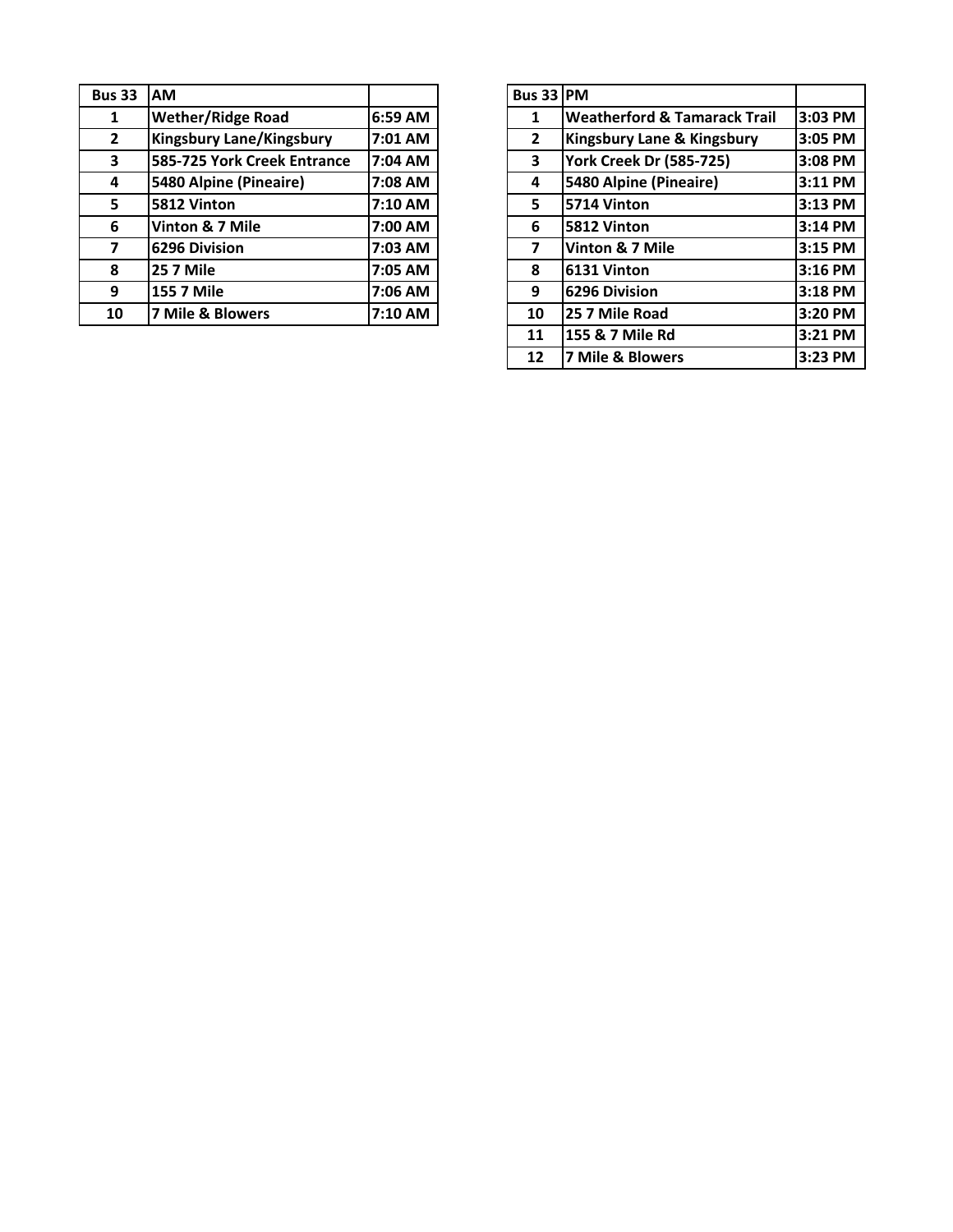| <b>Bus 35</b>           | <b>AM</b>                        |         | <b>Bus 35</b>  | <b>PM</b>       |
|-------------------------|----------------------------------|---------|----------------|-----------------|
| $\mathbf{1}$            | <b>Gordonshire and Strafford</b> | 6:57 AM | 1              | Gol             |
| $\mathbf{2}$            | <b>Kenowa and Blossomwood</b>    | 6:59 AM | $\overline{2}$ | Ker             |
| 3                       | <b>Kenowa and Robertson</b>      | 7:00 AM | 3              | Ker             |
| 4                       | 3918 Remembrance                 | 7:04 AM | 4              | 391             |
| 5                       | 3680 Remembrance                 | 7:05 AM | 5              | 368             |
| 6                       | 1709 Maplerow                    | 7:06 AM | 6              | 17 <sub>0</sub> |
| $\overline{\mathbf{z}}$ | 1897 Maplerow                    | 7:07 AM | $\overline{7}$ | 189             |
| 8                       | 1962 Maplerow                    | 7:08 AM | 8              | 196             |
| 9                       | <b>Richmond and Ruthven</b>      | 7:10 AM | 9              | <b>Ric</b>      |
| 10                      | <b>Mullins and Onondaga</b>      | 7:11 AM | 10             | Mu              |
| 11                      | <b>Bonnesteel and Geddes</b>     | 7:12 AM | 11             | Bor             |
| 12                      | 1697 Awixa                       | 7:13 AM | 12             | <b>169</b>      |
| 13                      | 1786 Awixa                       | 7:14 AM | 13             | 178             |
| 14                      | 1920 Awixa                       | 7:15 AM | 14             | 192             |
|                         |                                  |         |                |                 |

| <b>us 35</b>            | <b>AM</b>                        |         | <b>Bus 35</b>           | <b>PM</b>                        |         |
|-------------------------|----------------------------------|---------|-------------------------|----------------------------------|---------|
|                         |                                  |         |                         |                                  |         |
| $\mathbf{1}$            | <b>Gordonshire and Strafford</b> | 6:57 AM | 1                       | <b>Gordonshire and Strafford</b> | 2:56 PM |
| $\overline{2}$          | <b>Kenowa and Blossomwood</b>    | 6:59 AM | $\overline{2}$          | <b>Kenowa and Blossomwood</b>    | 2:57 PM |
| $\overline{\mathbf{3}}$ | <b>Kenowa and Robertson</b>      | 7:00 AM | 3                       | <b>Kenowa and Robertson</b>      | 2:59 PM |
| 4                       | 3918 Remembrance                 | 7:04 AM | 4                       | 3918 Remembrance                 | 3:01 PM |
| $5\phantom{.0}$         | 3680 Remembrance                 | 7:05 AM | 5                       | 3680 Remembrance                 | 3:02 PM |
| $6\phantom{1}$          | 1709 Maplerow                    | 7:06 AM | 6                       | 1709 Maplerow                    | 3:05 PM |
| $\overline{\mathbf{z}}$ | 1897 Maplerow                    | 7:07 AM | $\overline{\mathbf{z}}$ | 1897 Maplerow                    | 3:06 PM |
| 8                       | 1962 Maplerow                    | 7:08 AM | 8                       | 1962 Maplerow                    | 3:08 PM |
| 9                       | <b>Richmond and Ruthven</b>      | 7:10 AM | 9                       | <b>Richmond and Ruthven</b>      | 3:10 PM |
| 10                      | <b>Mullins and Onondaga</b>      | 7:11 AM | 10                      | <b>Mullins and Onondaga</b>      | 3:12 PM |
| 11                      | <b>Bonnesteel and Geddes</b>     | 7:12 AM | 11                      | <b>Bonnesteel and Geddes</b>     | 3:11 PM |
| 12                      | 1697 Awixa                       | 7:13 AM | 12                      | 1697 Awixa                       | 3:14 PM |
| 13                      | 1786 Awixa                       | 7:14 AM | 13                      | 1786 Awixa                       | 3:15 PM |
| 14                      | <b>1920 Awixa</b>                | 7:15 AM | 14                      | <b>1920 Awixa</b>                | 3:16 PM |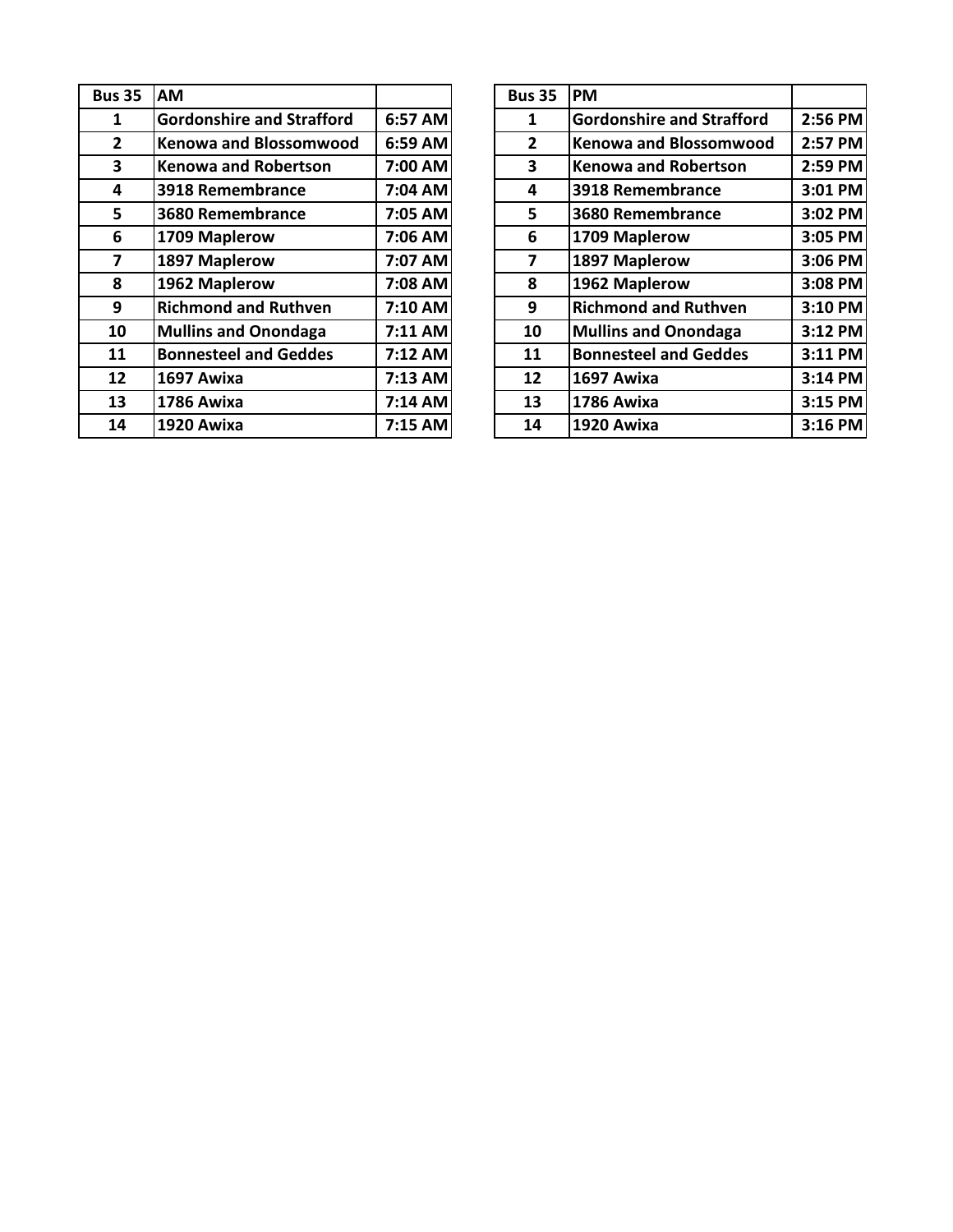| <b>Bus 36</b>  | <b>AM</b>                   |         | Bus 36 PM |      |
|----------------|-----------------------------|---------|-----------|------|
| 1              | 4029 Carrington             | 6:58 AM | 1         | 260  |
| $\overline{2}$ | 919 Thornwyk                | 6:59 AM | 2         | 217  |
| 3              | Avery & E Avery Ct          | 7:00 AM | 3         | Kin  |
| 4              | 3865 Leonard                | 7:02 AM | 4         | Kin  |
| 5              | 1358 Kinney                 | 7:03 AM | 5         | Kin  |
| 6              | Kinney & Tall Timbers       | 7:04 AM | 6         | 402  |
| 7              | Kinney & Shannon (E side)   | 7:05 AM | 7         | 919  |
| 8              | 1558 Sierra                 | 7:06 AM | 8         | Ave  |
| 9              | Trinidad & Startk           | 7:07 AM | 9         | 386  |
| 1              | 1256 Granada                | 7:08 AM | 10        | 135  |
| 10             | Kinney & Fenwick (SE Corner | 7:20 AM | 11        | 155  |
| 11             | 2605 Kinney                 | 7:24 AM | 12        | Trir |
| 12             | 3520 Fruitridge             | 7:26 AM | 13        | 125  |

| <b>IS 36 AM</b> |                             |           | Bus $36$ PM    |                       |         |
|-----------------|-----------------------------|-----------|----------------|-----------------------|---------|
| 1               | 4029 Carrington             | $6:58$ AM | 1              | 2605 Kinney           | 2:56 PM |
| $\overline{2}$  | 919 Thornwyk                | 6:59 AM   | $\mathfrak{D}$ | 2175 Kinney           | 2:57 PM |
| $\mathbf{3}$    | Avery & E Avery Ct          | 7:00 AM   | 3              | Kinney & Fenwick      | 2:59 PM |
| 4               | 3865 Leonard                | 7:02 AM   | 4              | Kinney & Shannon      | 3:01 PM |
| 5               | 1358 Kinney                 | 7:03 AM   | 5              | Kinney & Tall Timbers | 3:02 PM |
| 6               | Kinney & Tall Timbers       | $7:04$ AM | 6              | 4029 Carrington       | 3:05 PM |
| $\overline{7}$  | Kinney & Shannon (E side)   | 7:05 AM   |                | 919 Thornwyk          | 3:06 PM |
| 8               | 1558 Sierra                 | 7:06 AM   | 8              | Averry & E Avery Ct   | 3:08 PM |
| 9               | Trinidad & Startk           | 7:07 AM   | 9              | 3865 Leonard          | 3:10 PM |
| $\mathbf{1}$    | 1256 Granada                | 7:08 AM   | 10             | 1358 Kinney           | 3:12 PM |
| 10              | Kinney & Fenwick (SE Corner | 7:20 AM   | 11             | 1558 Sierra           | 3:11 PM |
| 11              | 2605 Kinney                 | 7:24 AM   | 12             | Trinidad & Stark      | 3:14 PM |
| 12              | 3520 Fruitridge             | 7:26 AM   | 13             | 1256 Granada          | 3:15 PM |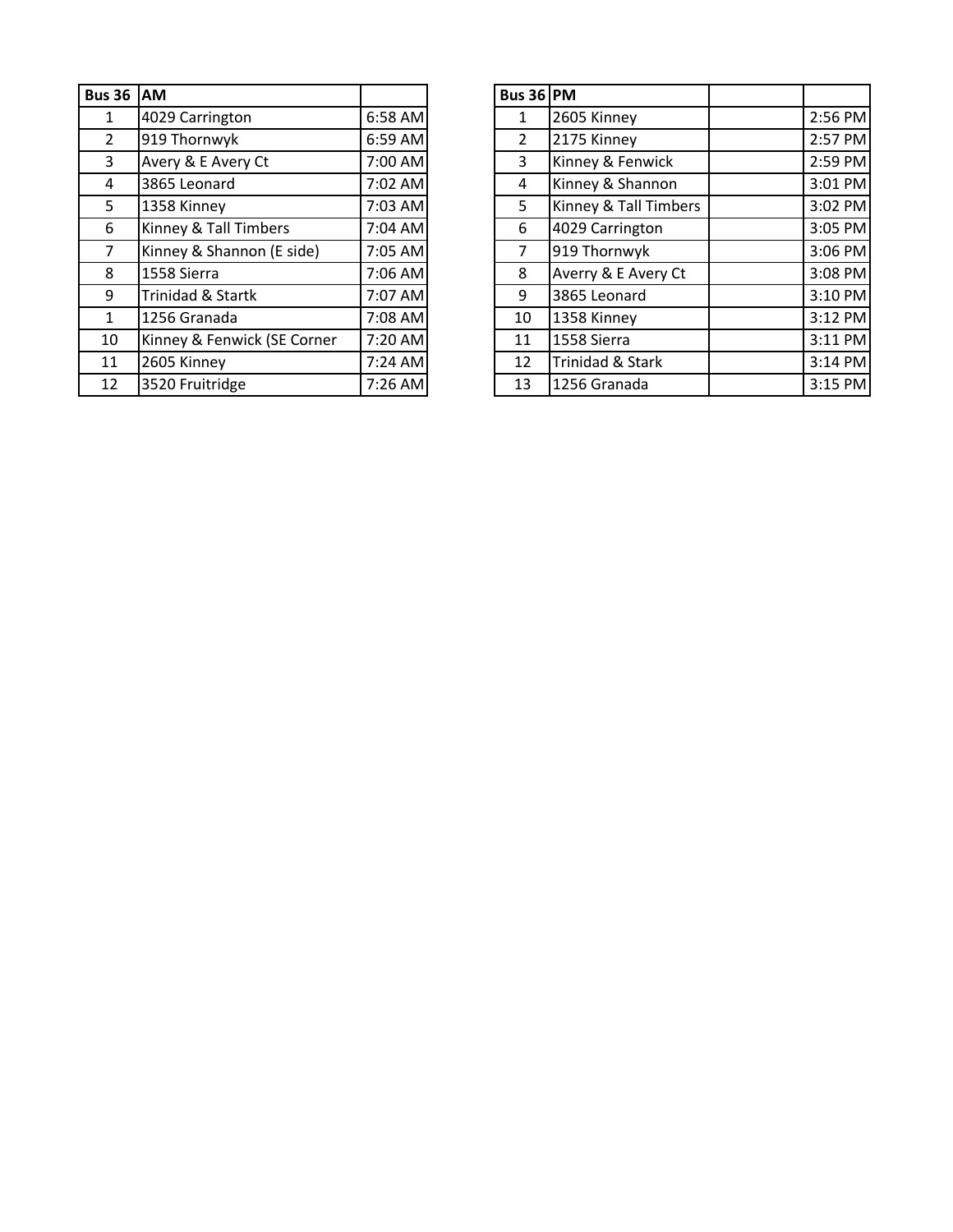| <b>Bus 37</b> | <b>AM</b>            |         | <b>Bus 37</b> | <b>IPM</b>      |
|---------------|----------------------|---------|---------------|-----------------|
|               | 10-750 Lincoln       | 6:57 AM |               | $0-7$           |
|               | $2 0-546$ Lincoln    | 6:58 AM | $\mathbf{2}$  | $0 - 5$         |
|               | 3 2104 Cider Mill    | 7:05 AM | 3             | <b>Lico</b>     |
|               | 4 2198 Applegate     | 7:07 AM |               | 210             |
|               | 5 2191 Orchard Hill  | 7:08 AM | 5             | 21 <sup>c</sup> |
|               | 6 2125 Orchard Ridge | 7:10 AM | 6             | 21 <sup>c</sup> |

| <b>AM</b>                    |         | <b>Bus 37</b>  | <b>IPM</b>            |         |
|------------------------------|---------|----------------|-----------------------|---------|
| 10-750 Lincoln               | 6:57 AM | 1              | 0-750 Lincoln         | 2:59 PM |
| 2 <sup> </sup> 0-546 Lincoln | 6:58 AM | $\overline{2}$ | 0-546 Lincoln         | 3:00 PM |
| 3 2104 Cider Mill            | 7:05 AM | 3              | Licoln & 3rd Ave      | 3:02 PM |
| 4 2198 Applegate             | 7:07 AM | 4              | 2104 Cider Mill Trail | 3:04 PM |
| 52191 Orchard Hill           | 7:08 AM | 5              | 2198 Applegate        | 3:06 PM |
| 62125 Orchard Ridge          | 7:10 AM | 6              | 2191 Orchard Ridge    | 3:07 PM |
|                              |         | 7              | 2125 Orchard Ridge    | 3:10PM  |
|                              |         |                |                       |         |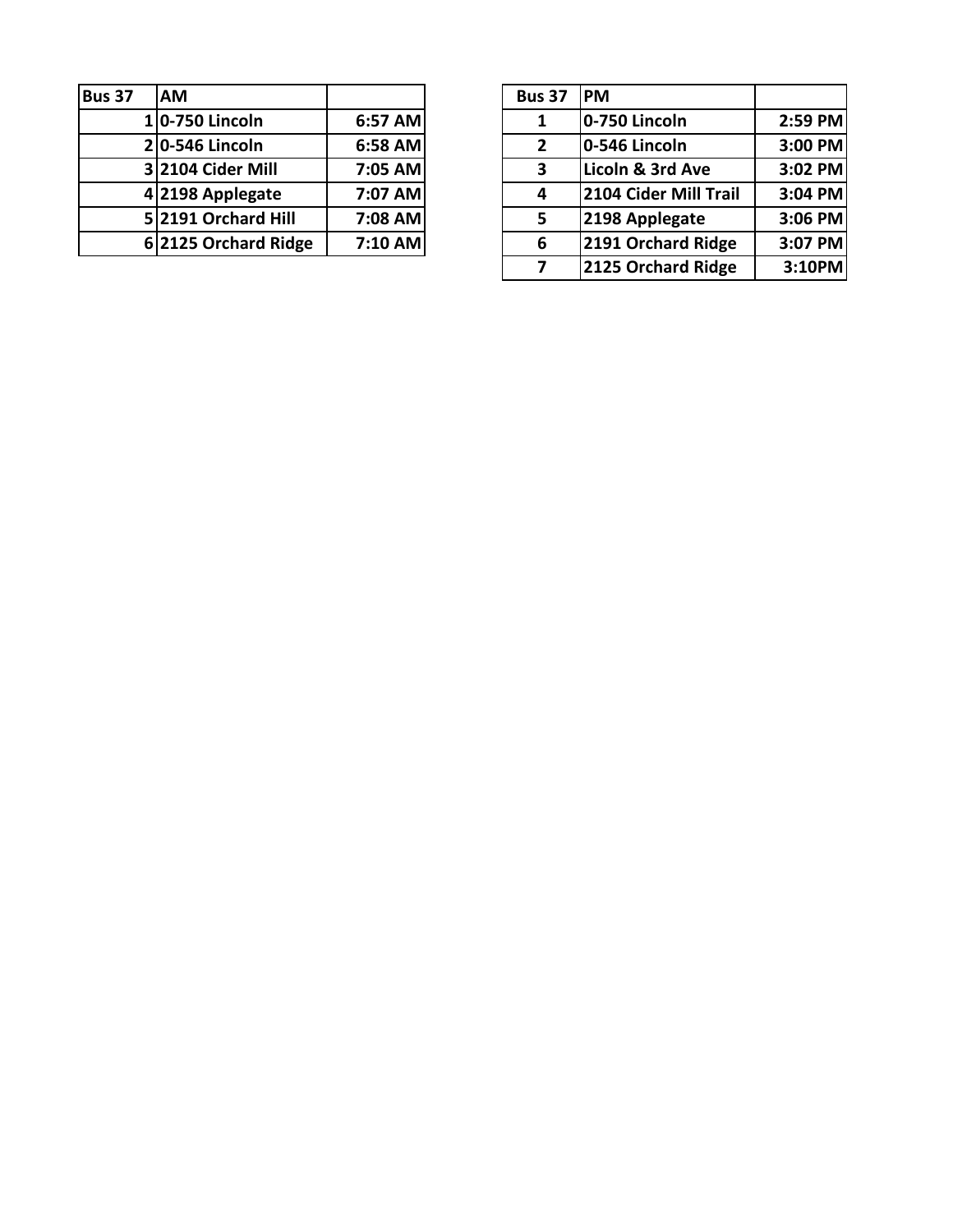| <b>Bus 38</b>  | <b>AM</b>                             |           | <b>Bus 38</b> |
|----------------|---------------------------------------|-----------|---------------|
| 1              | <b>Oak Hollow</b>                     | 6:53 AM   |               |
| $\overline{2}$ | 1839 Cherry Run                       | 6:56 AM   | $\mathbf{2}$  |
| 3              | 2457 Westwinde                        | 6:58 AM   | 3             |
| 4              | <b>Westwinde &amp; Elmridge</b>       | 7:00 AM   | 4             |
| 5.             | <b>Elmridge &amp; Royal Pointe Dr</b> | 7:02 AM   | 5.            |
| 6              | 3 Mile & Indian Mill Condo's          | 7:05 AM   | 6             |
| 7              | 2597 4 Mile                           | 7:10 AM   | 7             |
| 8              | 2740 4 Mile                           | 7:10 AM   | 8             |
| 9              | 2848 4 Mile                           | 7:14 AM   | 9             |
| 10             | 3011 4 Mile                           | $7:16$ AM | 10            |

| <b>us 38</b>            | <b>AM</b>                             |           | <b>Bus 38</b>  |                                      |         |
|-------------------------|---------------------------------------|-----------|----------------|--------------------------------------|---------|
| $\mathbf{1}$            | <b>Oak Hollow</b>                     | $6:53$ AM | 1              | 3011 4 Mile                          | 2:53 PM |
| $\overline{2}$          | 1839 Cherry Run                       | 6:56 AM   | $\overline{2}$ | 2848 4 Mile                          | 2:54 PM |
| $\overline{\mathbf{3}}$ | 2457 Westwinde                        | 6:58 AM   | 3              | 2752 4 Mile                          | 2:56 PM |
| $\overline{\mathbf{4}}$ | <b>Westwinde &amp; Elmridge</b>       | 7:00 AM   | 4              | 4 Mile & Indian Creek                | 2:57 PM |
| 5 <sup>1</sup>          | <b>Elmridge &amp; Royal Pointe Dr</b> | 7:02 AM   | 5              | Indian Creek & Hillandale            | 3:05 PM |
| 6                       | 3 Mile & Indian Mill Condo's          | 7:05 AM   | 6              | <b>Elmridge &amp; Royal Point Dr</b> | 3:09 PM |
| $\overline{7}$          | 2597 4 Mile                           | 7:10 AM   |                | <b>Westwinde &amp; Westbrook</b>     | 3:14 PM |
| 8                       | 2740 4 Mile                           | 7:10 AM   | 8              | 1839 Cherry Run                      | 3:19 PM |
| 9                       | 2848 4 Mile                           | $7:14$ AM | 9              | Oak hollow & Longmeadow              | 3:21 PM |
| 10                      | 3011 4 Mile                           | $7:16$ AM | 10             | <b>Richmond &amp; Pheasant</b>       | 3:23 PM |